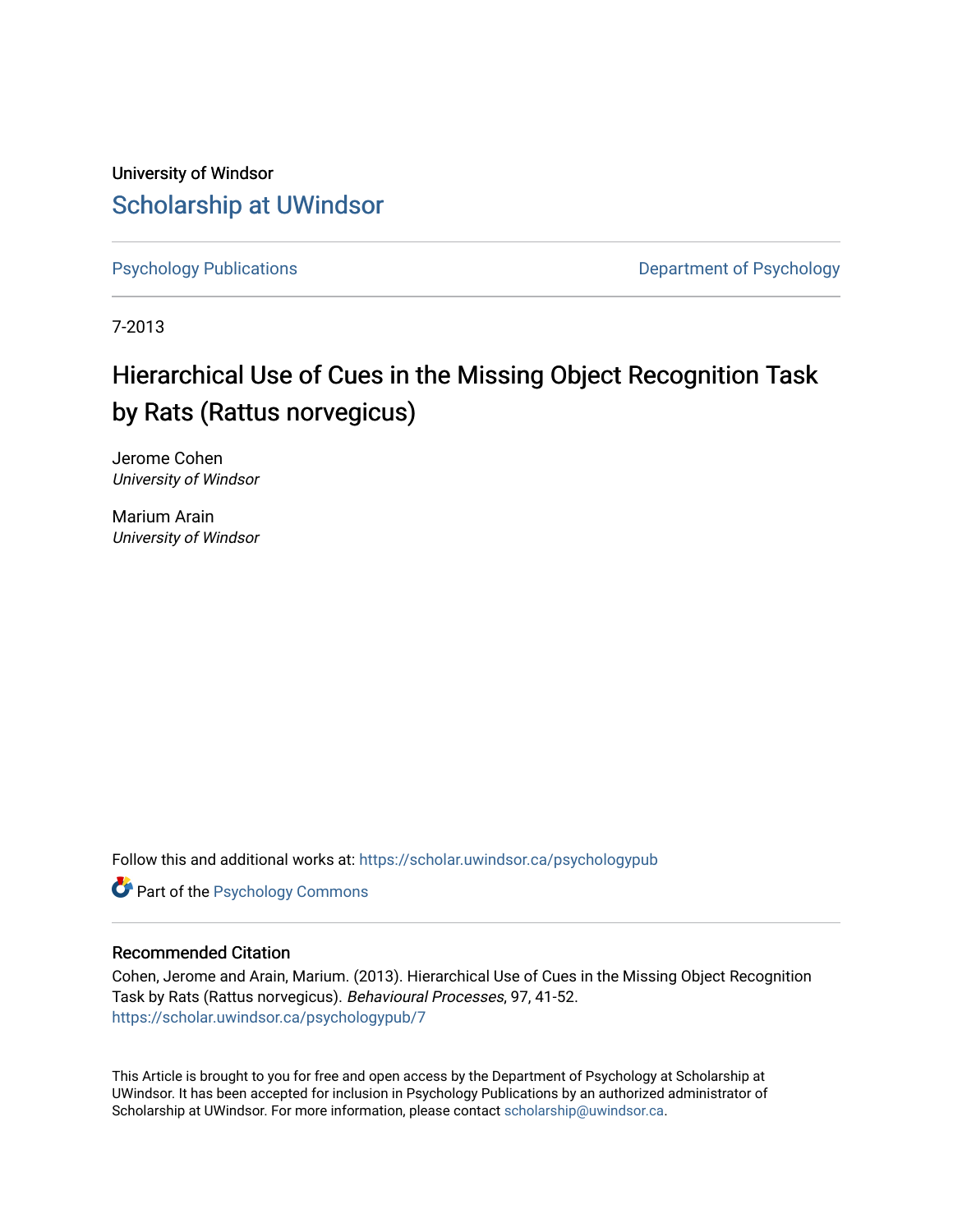## **Hierarchical Use of Cues in the Missing Object Recognition Task by Rats (Rattus norvegicus)**

## **Marium Arain and Jerome Cohen**

University of Windsor

## **Corresponding author**

Jerome Cohen (jcohen@uwindsor.ca) University of Windsor, Department of Psychology, Windsor, Ontario, Canada N9B 3P4

This is the Author's Accepted Manuscript: Final publication is available in Behavioural Processes Volume 97, July 2013, Pages 41–52

## **Abstract**

This study investigated rats' preferences for using non-spatial and spatial cues by rats in a missingobject recognition task. Rats were trained to find a sunflower seed under any one of four previously missing adjacent objects, the test array of a trial, after having found seeds under three of them in the 'study' array of that trial. On some trials the study and test arrays consisted of a different object at each baited food site and on other trials, of identical objects. A previously missing object's position and orientation within its array and its global position within the large foraging chamber varied over trials but not within trials. Following training, rats received interspersed non- or partially rewarded probe trials with transformed test arrays of dissociated non-spatial (object-specific) and spatial cues on test array feeders. Results from these probe trials revealed that rats preferred to search for a missing object based first on its specific non-spatial features before searching for it based on its local spatial features; that is, its local position followed by its orientation, and finally based on its global position. This hierarchical sequence for using spatial cues was preserved under the identical-objects cueing condition. Rats reversed their preferences between object-specific and local position cues, however, when novel objects replaced the same four different objects in a supplementary experiment. We discussed the implications of these findings in terms of the influence of ecological- and context-dependent factors on information use or retrieval from animals' visuo-spatial working memory.

Key Words: Visuo-spatial working memory. Missing object recognition. Cue use preferences. Rats (Rattus norvegicus)

## **1 Introduction**

During foraging expeditions animals often find hidden food at or near specific objects that consist of different redundant non-spatial

visual, olfactory, tactile features and spatial local and global positions. How accurately and flexibly an animal processes and retains these multiple sources of information within its visuo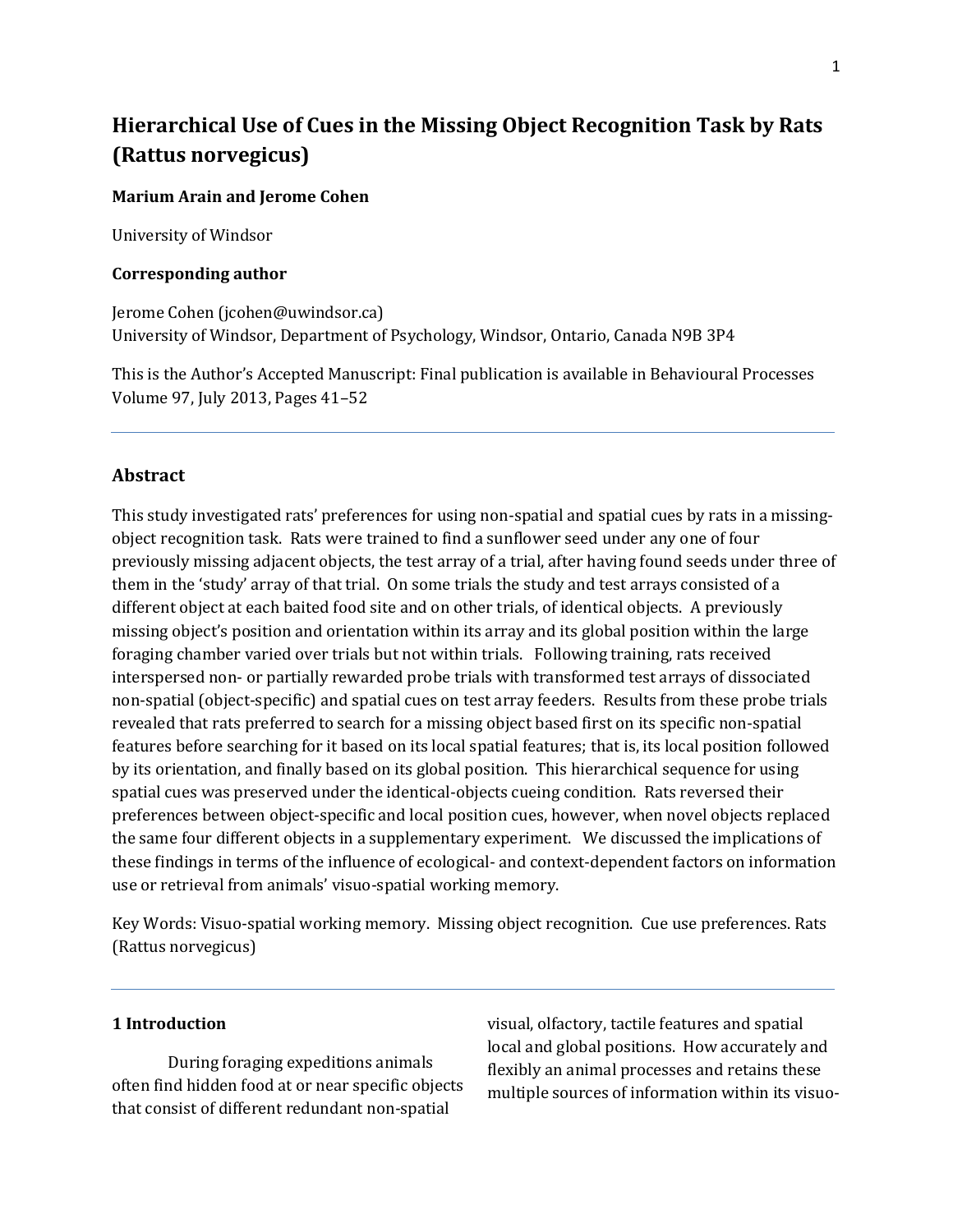spatial working or reference memory affects its foraging efficiency and consequently its survival (Gibbs et al., 2007; Healy and Hurly, 2004). In terms of its working memory, an animal has to remember which cued sites it has already visited (retrospection) and which it has yet to visit (prospection) to reduce search energy and time in potentially dangerous open areas. In terms of its reference memory, it must learn and remember where food is more likely to be found and how often it is replenished. The question of theoretical interest in this study is how animals integrate and use these various spatial and nonspatial cues to find remaining food in a previously inspected patch (array) of cued food sites, a prospective working memory problem.

Several studies reveal that different species of rodents rely more on spatial than non-spatial information within their reference or working memory to find food or a safe location from an open area. In tasks requiring only reference memory, rats, Rattus norvegicus, rely more on distal room cues than olfactory or proprioceptive movement information to find a peripheral open escape hole on the Barnes terrestrial platform but can use the less preferred information when necessary (Maaswinkel and Wishart, 1999). In a more natural meadow setting, Columbia ground squirrels, Spermophilus columbianus, (Vlasak, 2006), can also use less preferred local proximal landmark objects or easier routes but prefer to use the distal landmarks of the forest outline to find which one of nine raised platforms is always baited. Rats will use widely separated objects as proximal landmarks for finding hidden food at consistent distances and directions from them in large arena (Biegler and Morris, 1993; 1996). Under the latter condition, rats initially treat the object nearest the hidden food as a beacon from which to conduct their search but can eventually learn to use it as a proximal landmark. Rats also treat stimuli

within the radial arm maze only as beacons when the food goal locations randomly vary over trials (Hogarth et al., 2000). Flying squirrels, Glaucomys volans, also prefer to use the spatial global and local position of a consistently baited cup rather than its specific distinctive non-spatial visual features (Gibbs et al., 2007).

Several studies with rats, Rattus norvegicus, in the interrupted radial maze task, a working memory task, reveal that these animals have difficulty using distally or proximally cued arms independently of their fixed spatial configuration to accurately find a trial's remaining arms (Cohen and Bussey, 2003; Kraemer et al., 1983; Suzuki et al., 1980; Tremblay and Cohen, 2005; Vollmer-Conna and Lemon, 1998). In the two most recent studies, rats were unable to find above chance which one of four proximally cued arms in an enclosed radial maze had been blocked when the spatial configuration of the arms were varied over or between trials. Rats in the more recent study (Tremblay and Cohen, 2005, Experiment 3) eventually learned to find a target arm when the spatial configurations always varied for one set of cued arms but remained severely disrupted by occasional exposures to changed configurations of another set of cued arms otherwise presented in a fixed configuration. Results from these studies suggest that rodents can learn to use both types of cues but prefer spatial over non-spatial information.

A particularly salient feature of the radial arm maze research from our laboratory is that the relative positions of cued arms were fixed during training. The disruption caused by later varying these arms' spatial configuration suggests that rats had fully integrated each arm's relative position with its non-spatial features and simultaneously processed both sources of information. Thus, when later faced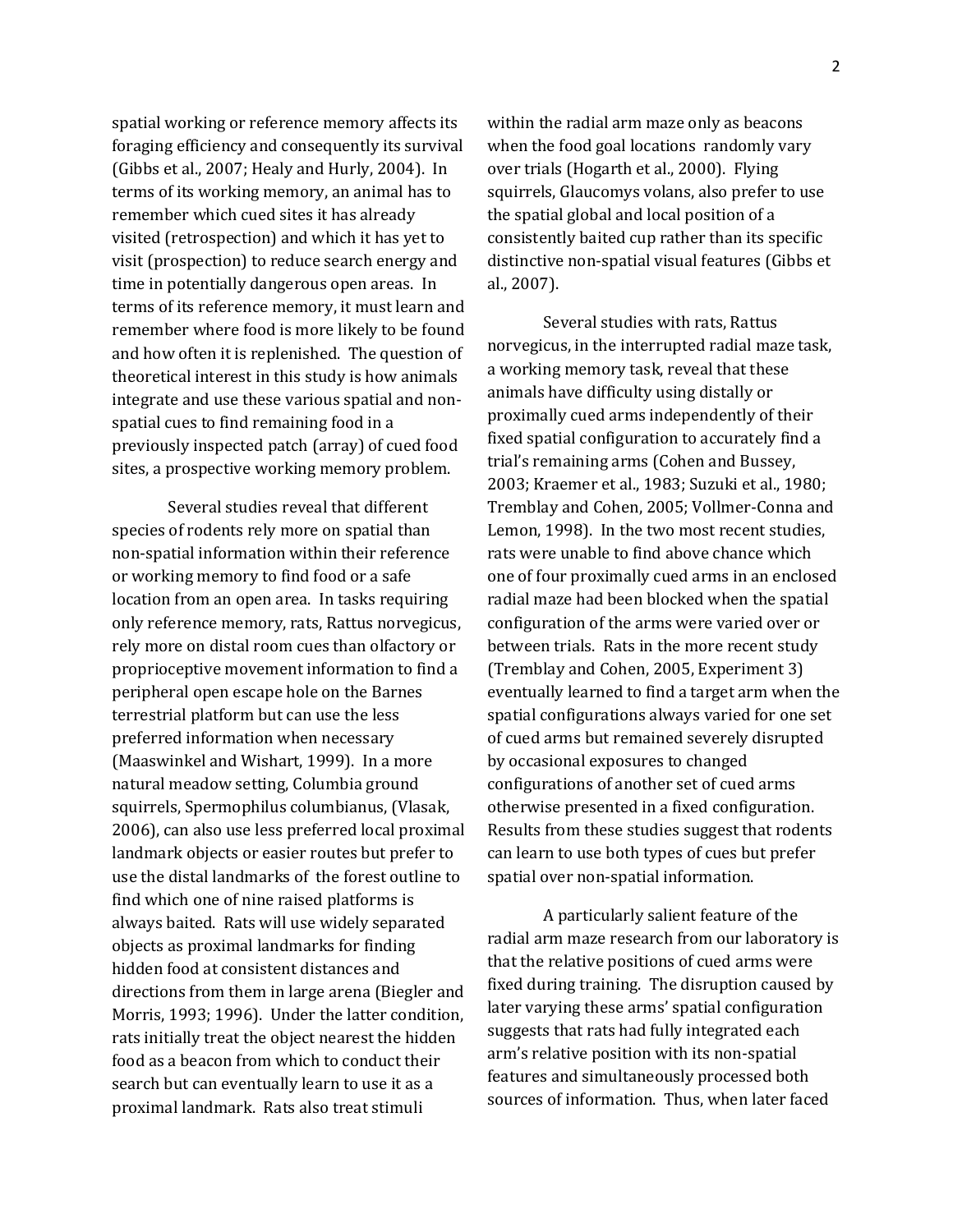with changed spatial configurations, rats would have had considerable difficulty in matching any newly positioned arm with a retrieved integrated representation of it to find the remaining target arm. This notion logically led us to ask the following question. If rats had always been trained with the spatial configuration of the cued arms always varied over but not within trials; that is, a maze arms' spatial configuration would be fixed only between a trial's three-arm 'study' and fourarm 'test' segment, might they process each of the arms' spatial and non-spatial cues separately? If so, then we might be able to determine whether rats prefer to use one type of information before using another to find the remaining baited arm; that is, would rats display a hierarchical or a random pattern of using these cues? To answer these questions, we had originally planned to train rats with spatial configurations that constantly varied over but not within trials and then to occasionally vary the maze's spatial configuration within a trial. Rats would be expected to continue to find the target arm above chance on such probe trials if they separately processed and retrieved arms' nonspatial and spatial cues. Any pattern of their arm choices in such trials should reflect any cue use preferences. Unfortunately, logistical difficulties in manipulating the cued arms in such a large maze dissuaded us from proceeding with such research with this apparatus. Rather we decided to test these ideas with an object recognition version of this task (Arain et al., 2012) because a previous new-object recognition study from our laboratory demonstrated the ease of carrying out complex within–trial object manipulations (Cohen et al., 2010).

In our latest study (Arain et al., 2012), rats had to find which junk object within a square test array of four adjacent objects in a

large foraging area had been absent in a previously inspected three-object study array. A rat had to displace each of the three objects to obtain sunflower seeds beneath them in the study array before it could receive the fourobject test array containing the previously missing, now baited target object in the trial's test array. During training, the location of the study and test arrays within a trial remained unchanged as did the local position of the missing object within a trial; that is, between its study and test segments. However, the location of these array pairs was widely moved between trials as was the position of the missing object to prevent any formation of long-term, consistent redundant combinations of each object's local and global spatial cues. We note that on half the segmented trials both arrays consisted of identical objects and on the other half they consisted of four distinctly different objects. The within-array positions of the different objects also varied over but not within trials to prevent long-term fixed redundant combinations between each different object's non-spatial cues with its spatial cues. As in the interrupted radial-arm maze studies, rats easily learned to accurately find the previously missing, target item (object). More importantly, rats' accuracy for finding the remaining baited object was not disrupted but rather enhanced on post-acquisition probe test trials when the relative positions of different objects and a trial's test array's location under either objectcueing condition were changed from those of its trial's study array. These findings not only provided evidence that rats separately processed objects' local and global positions spatial cues but also that they had a limitedcapacity for retrieving information from their visuo-spatial working memory. That is, changing a test array's location or a target object's within-array position from that of its study array allowed rats to reduce their load for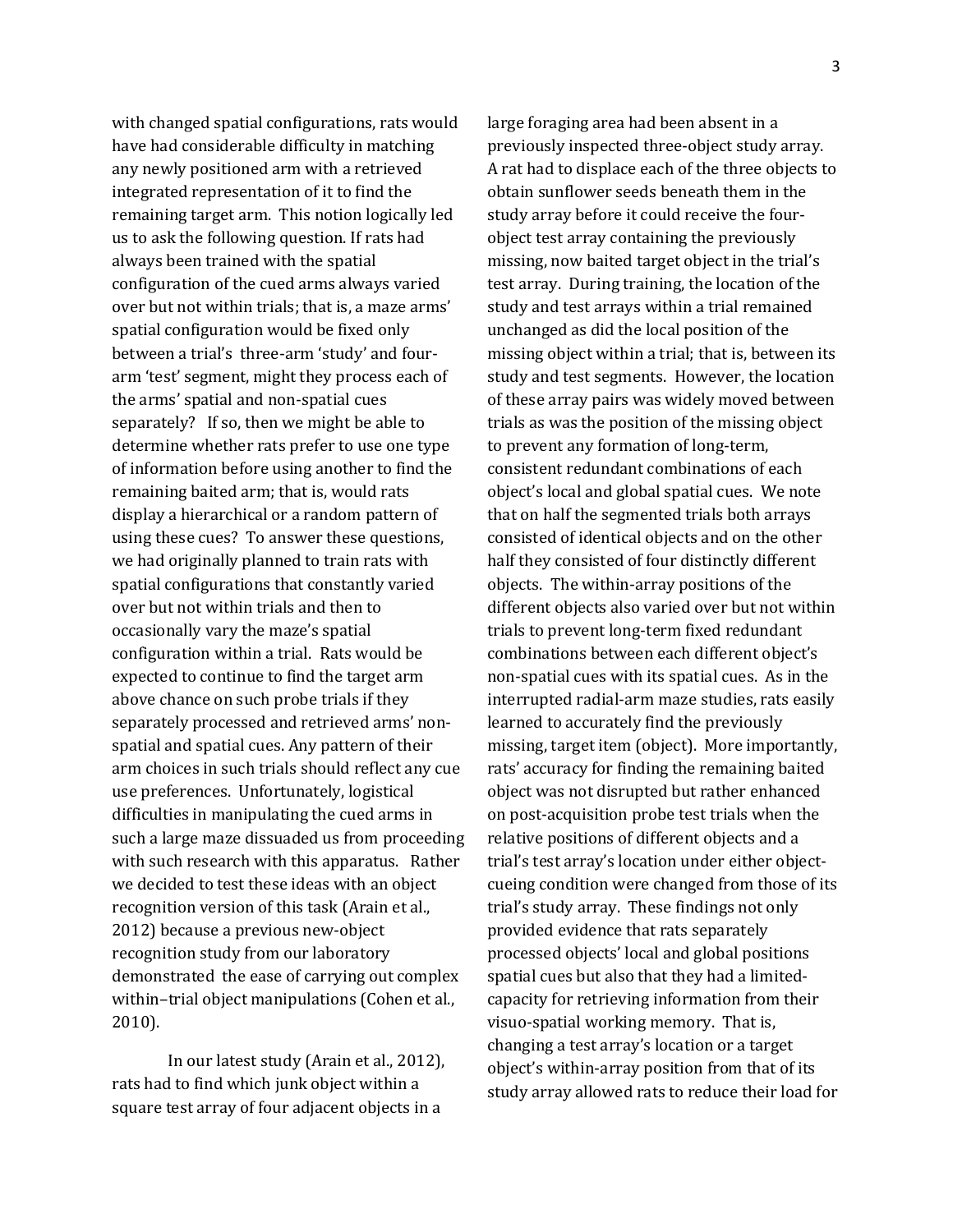retrieving missing object's relevant non-spatial cues or global spatial cues encoded from the study array. We could not determine whether rats retrieved a target object's spatial and nonspatial cues in a more or less fixed sequential manner because we had only assessed rats' initial choice accuracy in these rewarded probe test arrays. Therefore, we modified this missing-object recognition task to examine rats' cue-use preferences in the present study.

To accomplish this goal, we adapted a nonrewarded cue dissociation probe test procedure from earlier avian research that compared cueuse preferences between food caching and noncaching species (Brodbeck, 1994; Clayton and Krebs, 1994). In those studies, birds were first trained to find one of four feeders that contained inaccessible or partially accessible food during an inspection (study) segment before being allowed to relocate that feeder and remove its food in the test segment after a short retention interval. In post-acquisition nonrewarded probe tests, the arrays of feeders were transformed to dissociate the correct feeder's non-spatial color pattern cues from its correct local (within array) or global (within the larger wall area) position cues over various feeders. These studies found that caching species, black-capped chickadees (Parus atricapillus), marsh tits (Parus palustris), and jays (Garulus gandarius), and non- caching species, dark-eyed juncos (Junco hyemalis), blue tits (Parus caeruleus), and jackdaws (Carvus monedula), were equally accurate in finding the target feeder during regular baseline trials. During non-rewarded probe trials, however, caching birds looked into feeders at correct spatial global and local positions before looking into a feeder with the correct non-spatial cues while the non-storing species showed no specific sequential feeder selection patterns.

The present study is a logical progression from and extension of our recent missing-object recognition study (Arain et al., 2012). Along with presenting rats occasional non- or partially rewarded cue-dissociated probe trials following their acquisition of the basic task, we included another local spatial cue, objects' orientations along with their local positions within a trial's arrays. To accomplish this we mounted objects on rectangular feeders that could be oriented differently from each other as shown by examples in Figure 1. This additional spatial feature made our laboratory foraging arena more similar to rodents' natural foraging environments where food is often widely dispersed or cached around different beacon objects rather than always to the same side of them (Steele et al., 2008; Vander Wall, 1995; Vander Wall et al., 2001). Such differential orientation cues could further allow rats to distinguish a target object from other objects especially in the absence of different non-spatial cues under the identical-objects cueing condition. In the real world where beacons may become less distinctly different over time, feeding site orientations might offer an alternative source of information to that from distal landmarks as suggested by other researchers (Healy and Hurly, 2004; Hurly et al., 2010; Vlasak, 2006).

We expected rats to prefer using (retrieving) a missing object's non-spatial cues over its spatial cues when tested with dissociated cues trials on their first choice. We base this prediction on findings from our most recent study (Arain et al., 2012, Experiment 1) revealing that rats reduced their accuracy for finding the missing object among identical but not among different objects when retention intervals between a study and test arrays were increased from 2- to 10-min. Moreover, rats are very adept at detecting an added or a changed object from an array of previously inspected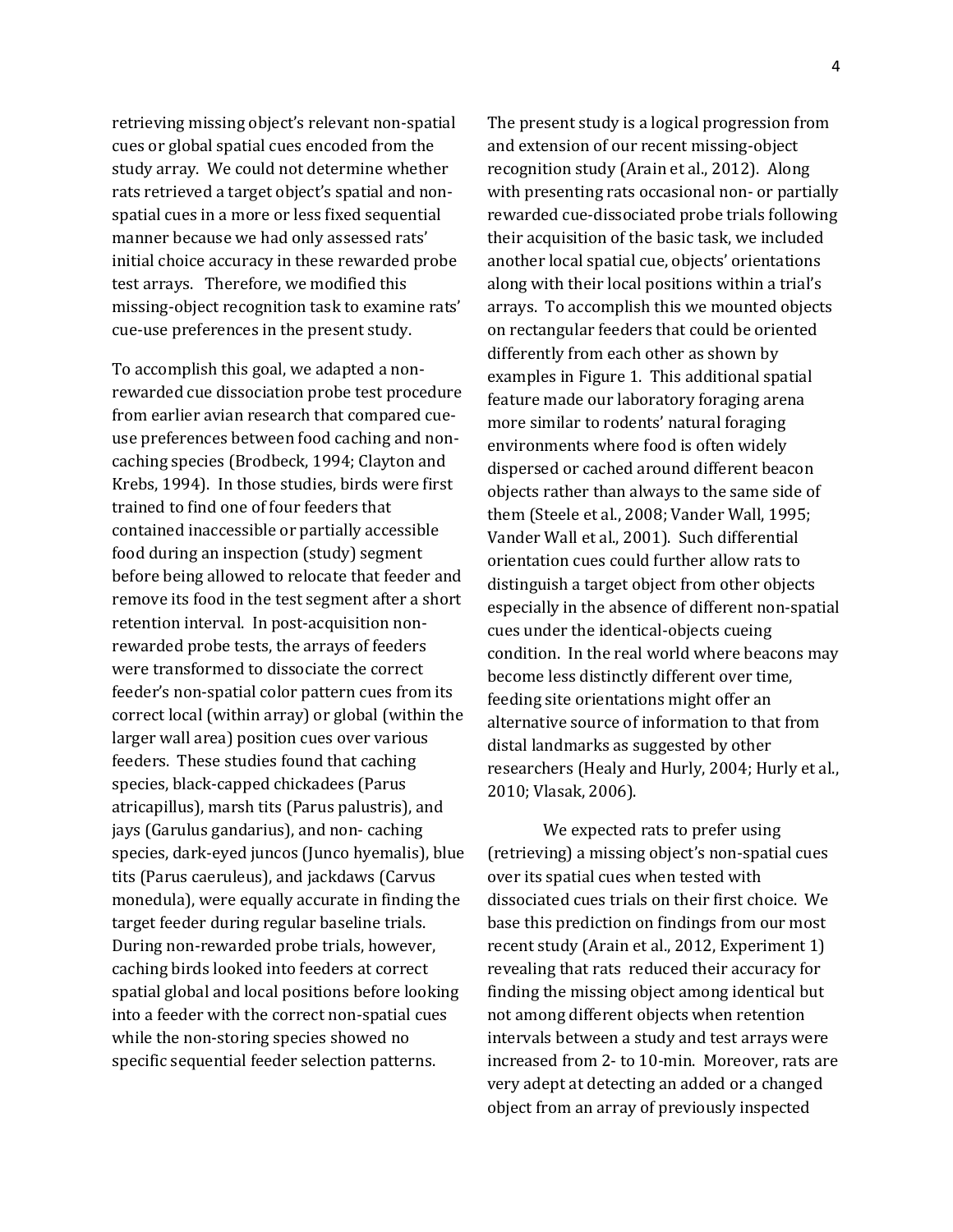objects regardless of whether it replaces an old object or occurs in a new location (Anderson et al., 2003; Berlyne, 1950; Cohen et al., 2010; Ennaceur and Delacour, 1988; Ennaceur et al., 1997). The question then is whether rats will show any fixed (hierarchical) preferences for using a missing object's spatial cues under either object-cueing condition? Given that rats, Rattus norvegicus, are opportunistic feeders or, to some extent, larder- rather than scatterhoarders (Phelps and Roberts, 1989), they would not be expected to show any hierarchical spatial cue preferences. While this prediction follows from comparisons of cue preferences between caching and non-caching avian species (Brodbeck, 1994; Brodbeck and Shettleworth, 1995; Clayton and Krebs, 1994), findings from more recent studies with other rodent species also promote this prediction. They find superior retention of spatial information in working memory in scatter hoarding than in larder hoarding rodents (e.g., grey squirrels, Sciurus carolinensis, vs. red squirrels, Sciurus vulgarus, Macdonald, 1997; Merriam's kangaroo rats, Dipodomys merriami, vs. sympatric pocket mice, Chaetodipus intermedius, Rebar, 1995; or vs. Great Basin kangaroo rats, Dipodomys microps, Barkley and Jacobs, 2007).

The present study consisted of a major experiment (Experiment 1) and a supplementary one (Experiment 1b). In Experiment 1, we exposed rats to the same four different objects on some trials (different objects cuing condition) and to four identical objects of a fifth type on other trials (identical objects cueing condition). In the supplemental experiment, however, these rats received only arrays consisting of four different objects selected from a larger pool of novel objects over trials to approximate the trial–unique condition used in earlier avian research (Brodbeck, 1994).

#### **2 Experiment**

#### 2.1 Basic Design

This experiment consisted of a missingobject recognition training phase similar to that used in Arain et al. (2012), followed by four successive test phases each containing a different series of cue-dissociated probe trials similar to those used by Brodbeck (1994). Unlike Arain et al. (2012), we exposed rats to three different geometrical configurations of adjacent rectangular feeders rather than a square array of objects. This modification allowed us to dissociate a missing object's feeder orientation from its local within-array position on probe trials' test arrays. The panels A, B, and C in Figure 1 show the three different basic geometrical feeder configurations used throughout this study. The mounted objects on the feeders shown in Panels A and B are the five different types of objects used in Experiment 1. The four mounted objects in Panel C are from the 20 novel objects used in Experiment 1b. As is evident in these panels, the feeders in each configuration were arranged to allow a rat unimpeded access to the front of each feeder that could contain an object mounted on the feeder's food well cover. During the course of this study, rats were exposed to four different rotated versions of each configuration over trials during training to create twelve different array configurations. As in Arain et al. (2012), all possible combinations of the non-spatial and spatial sources of information about the missing object were randomly varied over but not within trials.

#### [See Figure 1]

Following acquisition of the basic missing-object recognition task, rats received a series of four probe cue preference phases containing dissociated-cues probe trials interspersed among regular (baseline) trials.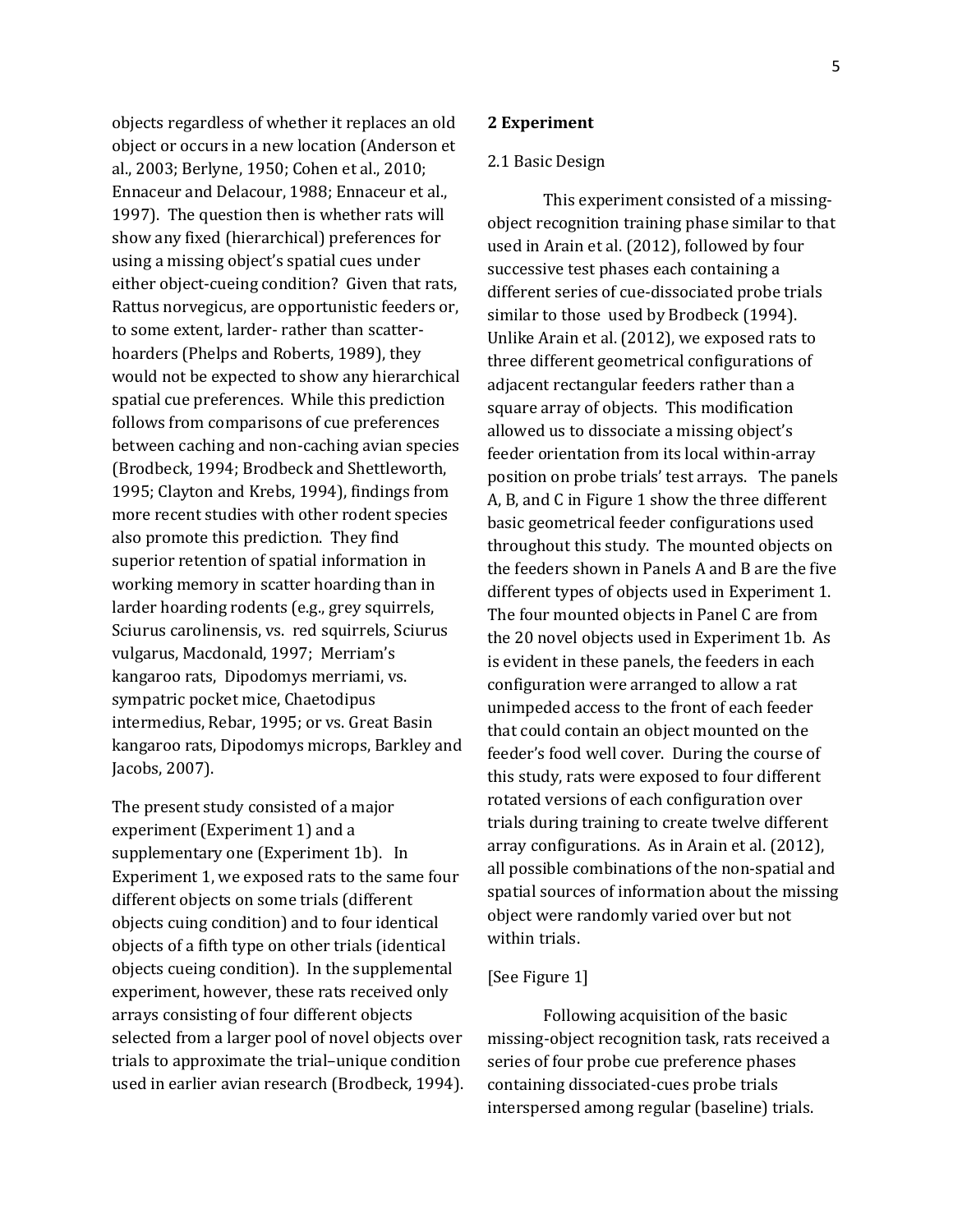Figures 2a and 2b show examples of each type of probe test trial derived from one of the many possible baseline trials under each objectcueing condition. This figure is only for illustrative purposes in that a probe trial under either object-cueing condition containing a dissociated-cued test array never occurred with the same three-object study segment as the baseline trial in a session. As seen in this figure, slight transformations in the position of a previously missing, target object, the missing object's feeder orientation, and displacement of location of a test array allowed for dissociation of any combination of the missing object's spatial and non-spatial cues. The number of different types of cues separately dissociated from each other was increased over phases from 2 (Phases 1 and 2) to three (Phase 3) and then to all four (Phase 4) under the differentobjects cueing condition. The number of three different types of spatial cues under the identical-objects cueing condition was increased from two (Phases 2 and 3) to all three cues (Phase 4). In the interests of space, we confine a more complete description of the type of dissociated-cues test and the missing object's cues that could be controlling a rat's choice in each phase's probe test arrays to captions in Figures 2a and 2b.

[See Figures 2a and 2b]

#### 2.2 Method

#### 2.2.1 Subjects

Seven male Long-Evans hooded rats purchased from Charles River Breeding Farms, St. Constant, Quebec, served in this study. They were three months old and weighed over 300 g at the beginning of Experiment 1. They were allowed to consume 20-25 g of food (Purina Rodent Chow) within 2 h in their individual holding cages following each experimental session and before being returned to their large group cages (three rats per cage) in our colony room. Water was freely available in holding and group cages. This regimen maintained rats at approximately 90% of their free-feeding weights. The colony room was maintained on a 12:12 h dark/light cycle and experimental sessions began within three hours of the beginning of the dark cycle.

#### 2.2.2 Apparatus and Materials

2.2.2.1 Foraging Arena: We used the foraging arena from our previous two studies (Cohen et al., 2010; Arain et al., 2012). It consisted of a 1.2 m square aluminum platform that stood 56 cm above the floor of the experimental room. It was enclosed by 46 cm high grey wood walls and surrounded by a black curtain suspended from the ceiling. A black plastic guillotine door was located mid-way along each wall but only the guillotine door on the west wall's side was operated by the observer to allow rats to enter and exit the foraging area into an external start/exit holding chamber. A webcam (Logitech) above the west wall, connected to a nearby pc laptop computer, allowed the experimenter to monitor and record rat's search behavior out of the animal's sight. The floor of the arena contained twenty-five 2-cm diameter holes arranged in a 5 by 5 matrix. As seen in Figure 1, holes not covered by feeding stations were capped with aluminum disks.

2.2.2.2 Feeding stations, bait, objects: As shown in Figure 1, each feeding station (feeders) was a rectangular (16.5 cm by 7.6 cm by 2.5 cm) aluminum block with a 2-cm dia. 0.5 cm recessed food well covered by a moveable 200 g stainless steel metal plate. A rat could uncover the food well by pushing the plate back with its nose only when it was unlocked by a set screw. When locked, the rat could only push this plate up to the food well preventing it from accessing its unsalted roasted sunflower seeds. A vertical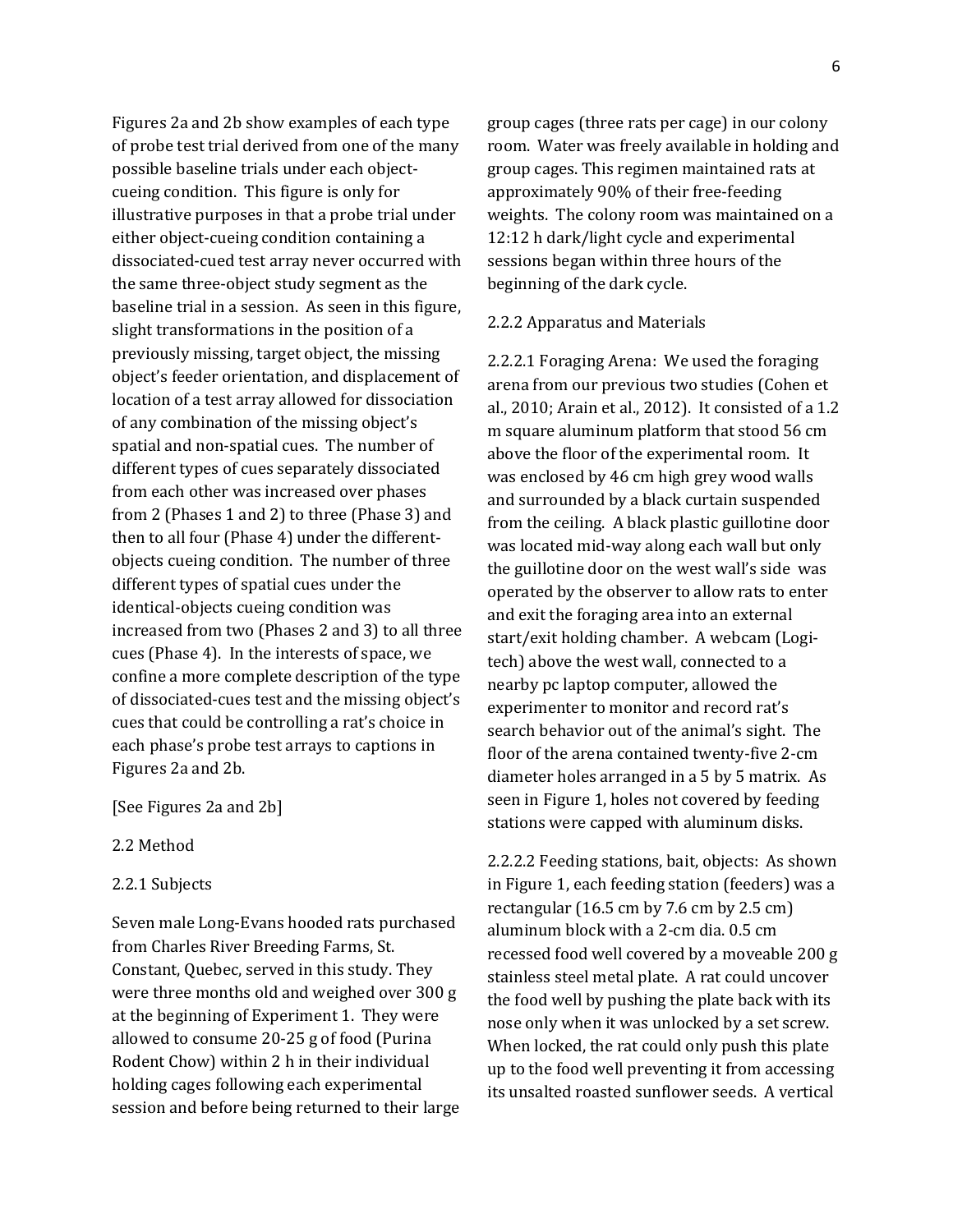tube extending from the bottom of the feeder (not shown) allowed it to be positioned in any orientation at any uncapped floor holes. We note rats could not move these feeders from their locations or orientations. The five different types of junk objects used in this experiment are also shown in Figure 1 with four different (Panel A) and four identical objects (Panel B) as examples of test arrays. Their preceding study arrays would have consisted of any three of the four feeders with mounted objects and a fourth feeder without an object. These are only illustrative examples as we gave each rat a different set of four different objects and a set of identical objects because each of the five objects consisted of four replicates. Each object had a flat-head metal screw embedded into its base to allow it to be easily attached to and removed from a magnet embedded into each feeder's food well cover plate (not shown).

#### 2.2.3 Procedure

Prior to training rats on the missingobject recognition task and testing them on cueuse preferences phases, we used shaping procedures similar to those from our earlier research (Cohen et al., 2010; Arain et al., 2012). Rats learned to enter the foraging arena from the west wall's side chamber, to push feeder covers off only object-cued (unlocked) food wells for sunflower seeds, and then to exit the arena back into the side chamber.

2.2.3.1 Missing-object recognition training phase. During this phase, rats were introduced to the two different object-cueing conditions with the five different types of junk objects in the segmented trials. Each rat had one set of four different objects for one objectcueing condition and another set of four identical objects for the other object-cueing condition. We randomly selected objects to be placed into a set of different objects and a set of identical objects for each animal so that all but two animals received a different set of four different and of four identical objects. A training session consisted of two distributed segmented trials separated by at least one hour, each under a different object-cueing condition. The order of these two types of object-cueing conditions randomly varied over sessions with the restriction that the same order not occur on more than two sessions in a row. A trial consisted of a study array with an object on each of three feeders with unlocked food covers and the fourth feeder without an object and with its food well cover locked. Every feeder was baited with one sunflower seed. After a rat had obtained a seed from each object-cued feeder in the study array it was allowed to exit the foraging arena into the side start/exit from where it was removed and placed into a separate holding chamber beneath the foraging apparatus to wait while the experimenter prepared the foraging arena for its test array with the procedures as described in our recent study (Arain et al., 2012). The experimenter baited all feeders in the test array with three seeds but only unlocked the feeder with the previously missing (target) object. These intersegment preparations took between 2 and 4 minutes before the rat could be replaced in the west wall's start/exit side chamber to begin its test segment. If a rat failed to obtain all available seeds within three minutes in the study array the experimenter removed it from the arena and terminated its trial. The rat was also allowed up to three minutes to find the target object in the test segment. As already stated, we varied the array location within the foraging arena, its geometrical pattern of different oriented feeders, and the position of different objects within the array over trials but not between a trial's study and test segment.

After completing a session's first trial, a rat was placed into a different individual holding cage in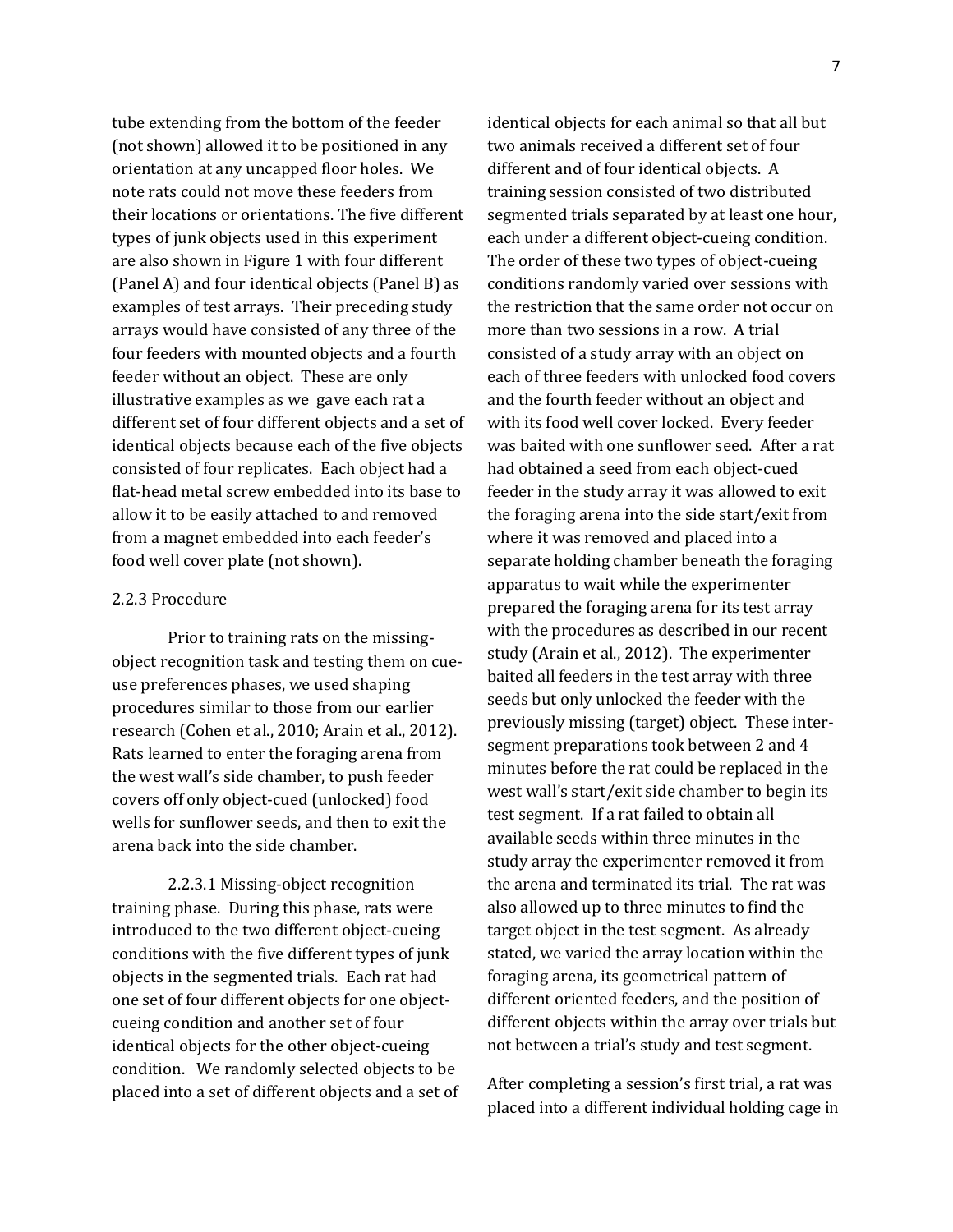a rack outside the running room where it waited until all other rats had completed that trial before starting its second segmented trial. Rats waited about one hour before their second trial in a session. A rat was run in this phase until it found the test array's 'target' object on its first choice on nine out of its last twelve trials (75% criterion) under each object-cueing condition. Upon reaching this acquisition criterion it was run on the following four cue preference probe test phases.

2.2.3.2 Cue preference probe test phases. Each probe test phase consisted of 20 sessions, each containing three distributed segmented trials: one being a regular (baseline) trial with arrays of different objects; another being a regular (baseline) training trial with arrays of identical objects, and the third being a probe (test) trial that either consisted of different or identical objects in its study and cue-dissociated test arrays. Figures 2a and 2b illustrate each of these types of trials under each object-cueing condition. The nature and rationale of each of the four cue preference phases is further explained in the caption under each figure. The within-session order of the three types of trials and the object-cueing condition of a session's probe trial were randomly determined over sessions with the same restrictions as in the training phase. Thus within each cue preference phase, rats received ten probe trials under each object-cueing condition that occurred as the 1st, 2nd or 3rd trial on an equally probable basis. Aside from the various opposed-cues transformations in the probe trials' test arrays, they differed from those of baseline trials in that all their feeders were unlocked and not baited in the first three cue preferences phases. In phase 4, we randomly baited two of the four unlocked feeders with a seed on three of the ten test arrays within each object-baiting condition. These baited test arrays were evenly distributed over the probe

test trials to encourage rats to completely search all feeders in this phase. We incorporated this partial reinforcement procedure because we had observed that each rat occasionally ceased searching a probe test array after their second or third non-rewarded feeder choice. While such spontaneous search terminations would not seriously affect an assessment of hierarchical cue use preferences in the first three phases, it could in the last phase where each of the four feeders in the different objects cueing condition and three feeders in the identical objects cueing condition contained a single correct dissociated cue. We note that under this partial reinforcement schedule only two animals failed to open all probe test array feeders. Both rats opened three test array feeders on an identical objects cued probe trial, and one rat opened only two feeders on a different objects cued probe trial before exiting the foraging arena.

2.2.3.3 Data analysis. The data analyzed in each cue preference phase were the distributions of the number of choices rats needed to find (open) the baited target object-cued feeder and each correct cue-dissociated feeder during baseline and probe test trials respectively. Rats would be expected to find each type of feeder an equal number of times (trials) by their first, second, third, or fourth choice if they were randomly searching within the baseline or probe trials' test arrays, a chance performance distribution. Following earlier studies on avian cue preferences (Brodbeck, 1994; Clayton and Krebs, 1994), we separately summed the individual rats' baseline and probe trial distributions and analyzed their marginal distributions by the G statistic (Sokol and Rohlf, 1981) with an open source statistical program (http://udel.edu/~mcdonald/statgtestgof.html) to determine whether each significantly (p < .05) departed from the chance distribution. To determine whether individual rats'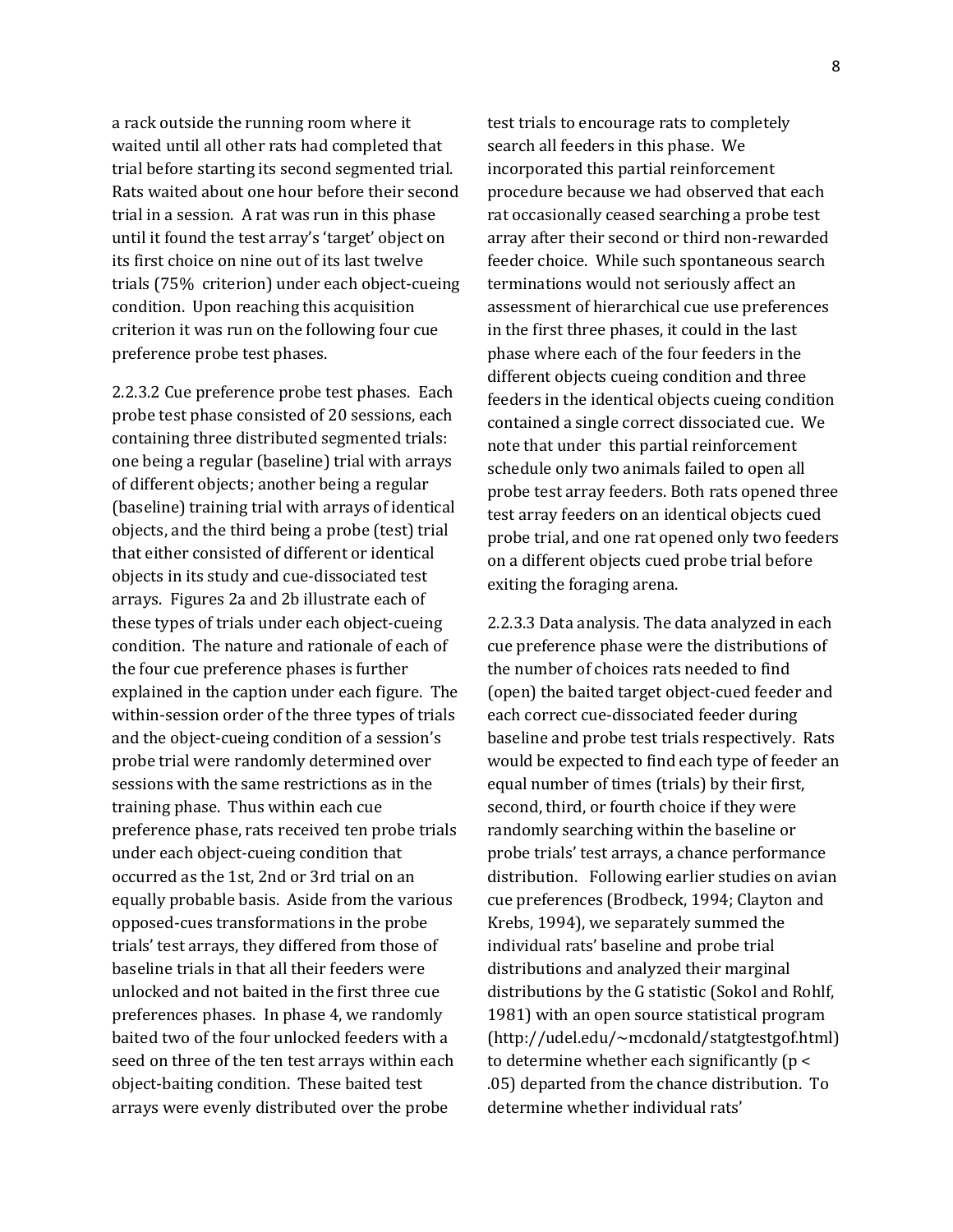distributions did not significantly depart from their observed, summed distribution, we calculated a Fisher's Exact Probability test from an open source statistical program in R (http://darwin.eeb.uconn.edu/eeb348/supple ments-2006/chi-squared/chi-squared.html). Only in the absence of any significant intersubject variation from the overall distribution might one confidently conclude that any significant departure of the overall distribution from chance reliably represents rats' individual distributions. We departed from earlier research that used G-tests to determine intersubject variations (e.g., Brodbeck, 1994) because the Fisher test does not require correction for non-continuity that could not be conducted on the chi-squared distributed G statistic. We further determined whether the actual proportion of trials a rat selected any of the cue-dissociated feeders at each choice during probe trials significantly departed from chance of .25 by conducting single sample ttests. We also directly compared rats' initial choice accuracy for finding a correct feeder between baseline and probe trials under each object-cueing condition in each phase by conducting a within-Ss analysis of variance (ANOVA). To conduct these comparisons we used only data from those 10 of the 20 baseline trials in each phase that accompanied probe trials with the same object-cueing condition in their three-trial sessions. All statistical effects were considered significant at p < .05.

#### 2.3 Results

2.3.1 Missing Object-Recognition Training and Baseline Trials

All seven animals found an identicallycued target-object and six found a differentlycued target object on its first choice on nine of more trials within its first twelve training sessions. The one animal that failed to reach

this 75% criterion within these 12 sessions did so after receiving two more training sessions. We further note that no rat required more than two choices to find the baited target object under either cueing condition after its fourth training session or during any baseline trial on subsequent phases in this study. As seen on the baseline trials graphs in Figures 3-6, animals overwhelmingly found the target object on their first than second choices under each objectcueing condition to yield summed distributions significantly different from chance within these choices,  $G1s > 27.48$ ,  $ps < .001$ , without any accompanying significant inter-subject variations, ps > 0.39. Object-cueing had no apparent or significant effect on rats' baseline performance.

#### 2.3.2 Cue Preferences Test Phases.

Figures 3-6 summarize the distributions from baseline and probe trials under each object-cueing condition in each cue preference phase.

#### [See Figures 3-6]

2.3.2.1 Different-Objects Cueing Condition. As seen on the bottom left hand probe trial graph in each figure, rats opened the feeder with the correct object more often on their first choice than on any other choice whether its non-spatial cues were partially (phase 2, Figure 4) or completely dissociated from its spatial cues (phase 1, Figure 3; phase 3, Figure 5; phase 4, Figure 6). These distributions significantly departed from chance, G3s > 71.26, ps < .001, and were not accompanied by any significant inter-subject variations, ps =.12; .07, .99; .92. The proportion of trials rats opened a correct object-cued feeder on their 1st choice was significantly well above chance in every phase,  $t$ 6s > 4.66, ps < .01, and significantly below chance on any other choice in phase 1, t6s > 4.07, ps < .01, or on their 3rd or 4th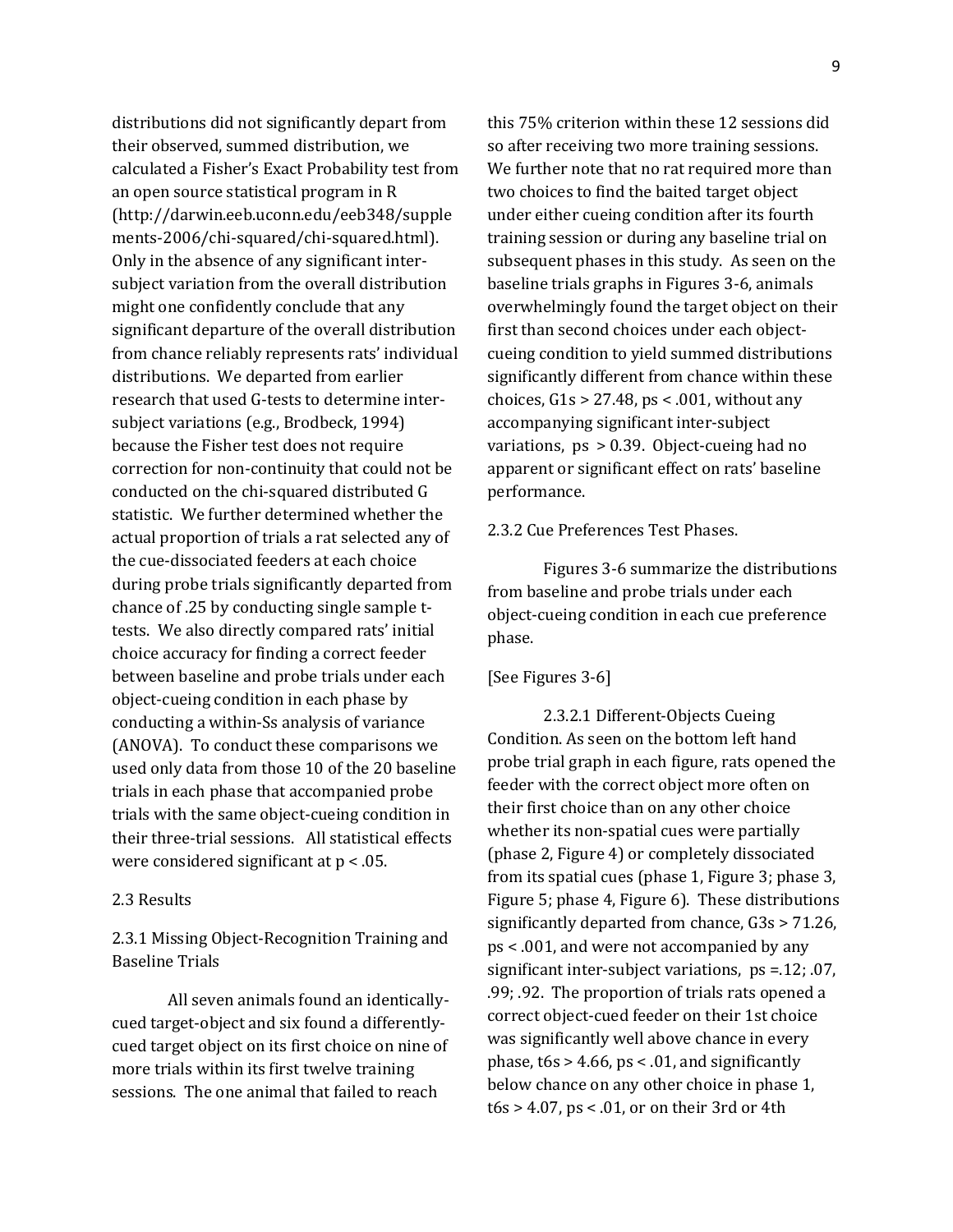choices in the other three phases, t6s > 9.56, ps < .01. Although rats also selected the correct object-cued feeder significantly above chance on their 2nd choice in phase 4, t6 =  $3.13$ , p <  $.01$ , each selected this feeder less often than on their 1st choice.

Rats' distributions for selecting a partially or completely dissociated spatially correct feeder significantly departed from chance in each phase,  $G3s > 15.61$ ,  $ps < 001$ , without being accompanied by significant intersubject variations except when they selected a feeder at a correct global position in phase 2, p < .001 . As seen in Figures 3, 5, and 6, rats selected a feeder in the correct local position more on its 2nd choice than on any other choice whether that feeder was both correctly oriented and globally located (phase 1), only correctly oriented (phase 3), or was dissociated from each of the other correct spatially cued feeders (phase 4). The proportion of trials rats selected such a feeder was significantly well above chance on their 2nd choice in each phase, t6s > 4.15, ps < .01, significantly below chance on any other choice in phases 3 and 4 or on their 1st or 4th choice in phase 1, t6s > 2.16, ps < .05. As seen in Figure 6 (phase 4), rats selected a correctly oriented feeder more on their 3rd choice than on any other choice to select it significantly well above chance,  $t6 > 7.05$ ,  $p <$ .01, at that choice and significantly below chance on their 1st or 4th choices, t6  $s > 6.98$ , ps < .01. When confronted with one of the cuedissociated feeders only at a correct global position (phases 2, 3, and 4), rats selected this feeder far more often on their 3rd or 4th choices than on any other choices in phases 3 and 4 respectively but only selected it slightly more on their 2nd than on either their 1st or 3rd choices in phase 2. Although rats' distribution for selecting this feeder in phase 2 significantly departed from chance, G3s= 15.61, p < .001, it was accompanied by a significant

inter-subject variation, p < .001, and the proportion of trials they selected this feeder on each of their first three choices did not significantly differ from chance but just missed being significantly below chance that for selecting it on their 4th choice,  $t6 = 1.92$ , p(onetail) = .052. In phases 3 and 4, rats selected this feeder significantly well above chance on their 3rd and 4th choices, respectively, t6s = 4.28; 23.78,  $ps(one-tail) < .01$  and significantly below chance on their 1st and 2nd choices in each phase,  $t$ 6s > 6.31, ps (one-tail) < .01, and on their 3rd choice in phase 4, t6 =  $16.53$ , p(onetail) < .001.

 2.3.2.2 Identical-Objects Cueing Condition. As seen on the bottom right hand graphs of probe trials in Figures 3-6, rats selected a feeder at its correct local position more often than on any other choice whether it was also correctly oriented (phase 2), at its correct global position (phase 3), or dissociated from the other two spatial cued feeders (phase 4). These observed distributions significantly departed from chance performance, G3s > 78.91, ps < .001, without being accompanied by any significant inter-subject variation, ps > .15. In these phases, rats selected this feeder significantly well above chance on their 1st choice,  $t$  6s  $>$  5.18, ps < .01, and significantly below chance on their 3rd and 4th choices, t6s > 6.50, ps < .01. Figures 4 and 6 show that rats selected the correctly oriented feeder more often on their 2nd choice than on any other choice. These distributions significantly departed from chance,  $G3s = 50.20$ ; 83.40, ps < .001, without being accompanied by any significant inter-subject variations, ps = .21; .78. In both phases, rats selected this feeder significantly well above chance on their 2nd choice, t6s = 3.59; 17.83, ps < .01, and significantly below chance on their 3rd and 4th choices, t6s > 3.99,  $ps < 0.01$ . Figures 4 and 6 show that rats selected a feeder at its correct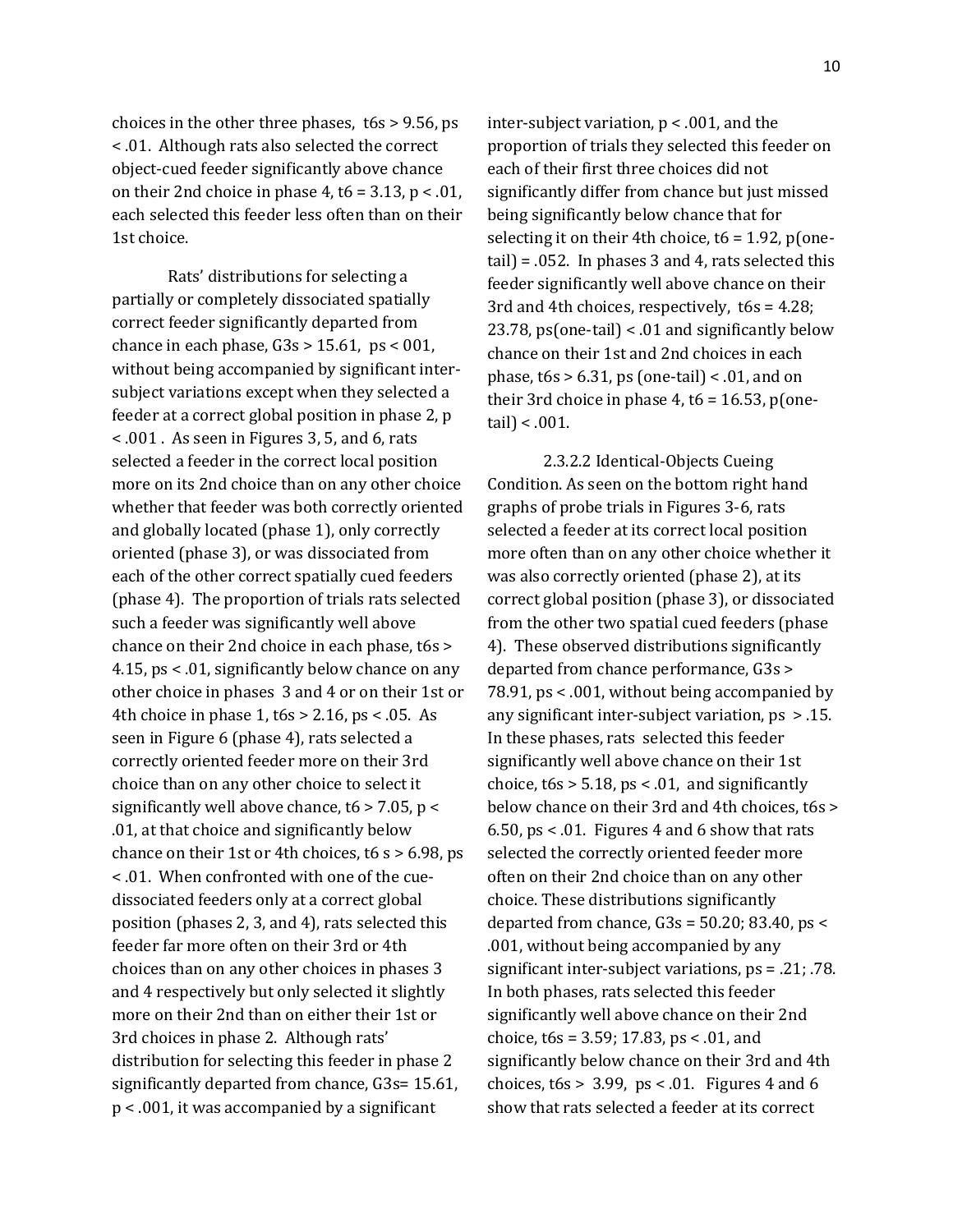global position in phases 2 and 4 more often on their 2nd or 3rd choices respectively than on any other choice. Both distributions departed significantly from chance,  $G3s = 40.50$ ; 170.40, ps < .001, but only that in phase 4 was unaccompanied by any significant inter-subject variation,  $p = 13$  while that from phase 2 was accompanied by inter-subject variations that bordered on significance,  $p = .054$ . However, in phase 2, rats selected this feeder on their 2nd choice significantly well above chance, t6  $=$ 4.73, p < .01, and significantly below chance on either their 3rd and 4th choices, t6s = 2.03; 4.51, ps < .05. In phase 4, they also selected that feeder on their 3rd choice significantly well above chance,  $t6 = 16.12$ ,  $p < .01$ , and significantly below chance on any other choice,  $t6s > 3.44$ , ps < .01.

2.3.3 Comparisons between Baseline Target Cue and Initially Preferred Cue.

We compared the proportion of trials rats selected their initially preferred feeder during probe trials with the proportion of trials they selected the baited baseline feeder on their first choice with a two-way (Object-cueing x Trial type) within Ss ANOVA for each phase. Results from these analyses revealed that rats found their initially preferred probe trial feeder under either object-cueing condition significantly less often than their baseline baited feeder on their first choice in each phase, F1,  $6s > 13.34$ ,  $ps < 0.01$ .

#### **3.1 Discussion**

Findings from this experiment clearly indicate that under different-objects cueing condition, rats were more likely to select a cuedissociated feeder with a correct object before selecting any other feeders with correct dissociated spatial cues. Of the latter, they were more likely to select a feeder at a correct local position before selecting correctly

oriented feeder and then finally one at the correct global location. Rats maintained this selection pattern for spatially correct feeders under the identical-objects cueing condition where they could not encode or retrieve a missing object's specific non-spatial cues. Consequently, their final selection of a feeder at a correct global position under different-objects cueing condition could not be solely attributed a default choice of the last unopened feeder. We note that when faced with a feeder at a globally correct position and another containing all other correct cues (phase 2), rats distributed their selection of the former more evenly over their first three choices under the different objects cueing condition but were more reliably likely to select it more on their 2nd choice than any other choice under the identical-objects cueing condition. One possibility for this difference is that rats were less able to accurately retrieve a missing object's correct global position under the different objects cueing condition because they had not retrieved all of previously selected feeder's three cues. Further examination of selection patterns of these two types of feeders however does not support this limited retrieval capacity hypothesis (Kendrick and Rilling, 1986; Arain et al., 2012). That is, we found that rats were as likely to immediately select the feeder at a correct global location after selecting one with the correct object combined with the other two local spatial cues as after selecting one with only both local spatial cues.

It is also noteworthy that our rats never responded as accurately to the feeder containing their most preferred cue on probe trials as to the remaining baited feeder on baseline trials under either object-cueing condition. One seemingly obvious explanation is that the feeder containing the most preferred 'correct' cue also contained other 'incorrect' cues that might inhibit cover pushing responses.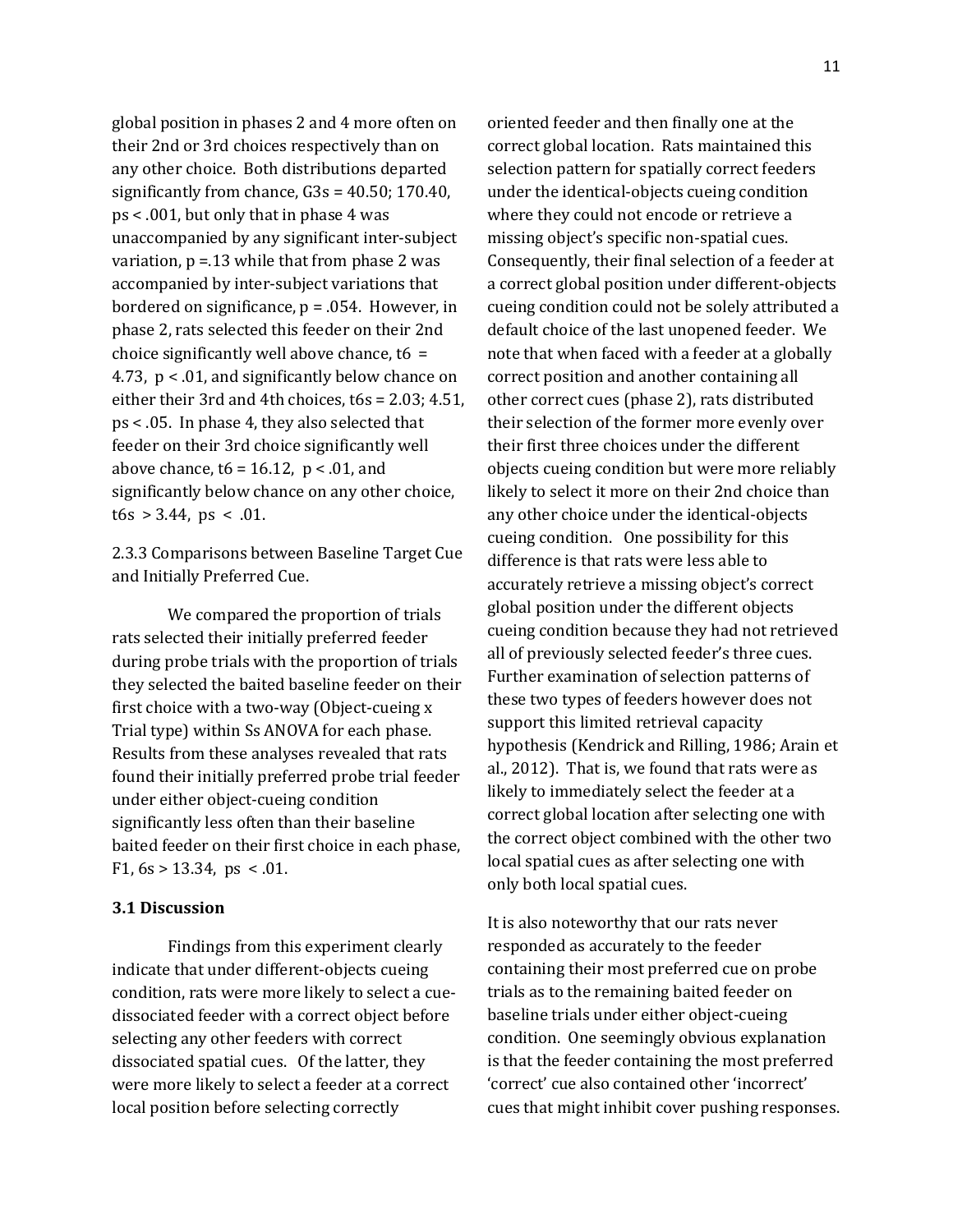The problem with this account is that rats also showed reliably lower accuracy for finding the completely correct non-baited feeder in phase 1 probe trials under the identical- objects cueing condition. Perhaps given their keen olfactory sense, rats may have detected the absence of any odor of seeds in unlocked probe trial feeders that reduced their incentive for a more accurate search.

#### **4 Experiment 1b.**

Unlike earlier avian research that used similar cue-dissociated probe tests (Brodbeck, 1994; Clayton and Krebs, 1994) and found that caching and non-caching birds preferred spatial to non-spatial cues or showed no preferences respectively, our first experiment showed that rats preferred non-spatial to spatial cues. Among the methodological differences between these studies that could account for these different findings is the fact that birds in the earlier studies (e.g, Brodbeck, 1994) received different color-patterned feeders on every trial randomly drawn from a large pool while our rats received their same four different junk objects in each different objects cueing trial. Perhaps if rats had also received trial-unique objects, they also might have preferred to look for a feeder's correct spatial cues before looking for its correct non-spatial cues as did chickadees or show no preferences as did juncos. To test this idea we replicated the different objects condition of phase 4 of Experiment 1 on the same rats with a larger pool of novel junk objects.

#### 4.1 Basic design and procedures

Rats from Experiment 1 received 10 sessions of two distributed trials per session with feeders cued by different objects selected from a pool of twenty novel objects, four of which are shown in Figure 1c. One trial in each session was a baseline trial while the other trial was a probe test trial with all four cues completely dissociated from each other as in phase 4 of Experiment 1. We randomly selected junk objects for each segmented trial without returning them to the pool until all had been used in each of four 'blocks' of five trials. The only restriction to this repeated selection procedure was that none of the four objects from the last trial from the preceding 'block' could be used over the next two trials. These object selection procedures insured that rats always received a different set of four different junk objects on each trial within each session.

## 4.2 Results

As seen in the baseline distribution graph in Figure 7, rats continued to show highly accurate performance on their 1st choice comparable to that of baseline trials in Experiment 1, G1 =  $56.09$ , p <  $.001$ , without any significant inter-subject variation,  $p = .95$ . As seen in the lower probe trials graph of Figure 7, rats selected the feeder at a correct local position more often on their 1st than on any other choice, the feeder with the correct object more often on their 2nd than on any other choice, the correctly oriented feeder more often on their 3rd than on any other choice, and feeder at the correct global position more often on their 4th than on any other choice. Each of these distributions significantly departed from chance, G3s > 34.40, ps < .001. Significant inter-subject variations only occurred with distributions for correct local or global positions, ps = .03; .006, but rats selected each of these cue-dissociated feeders significantly well above chance only on their 1st or 4th choices respectively,  $t$ 6s = 4.93; 10.26, ps < .01, and selected the feeder at a correct local position feeder significantly below chance on their fourth choice,  $t6 = 4.51$ ,  $p < .05$ , and the feeder at a correct global position on each of their first three choices significantly below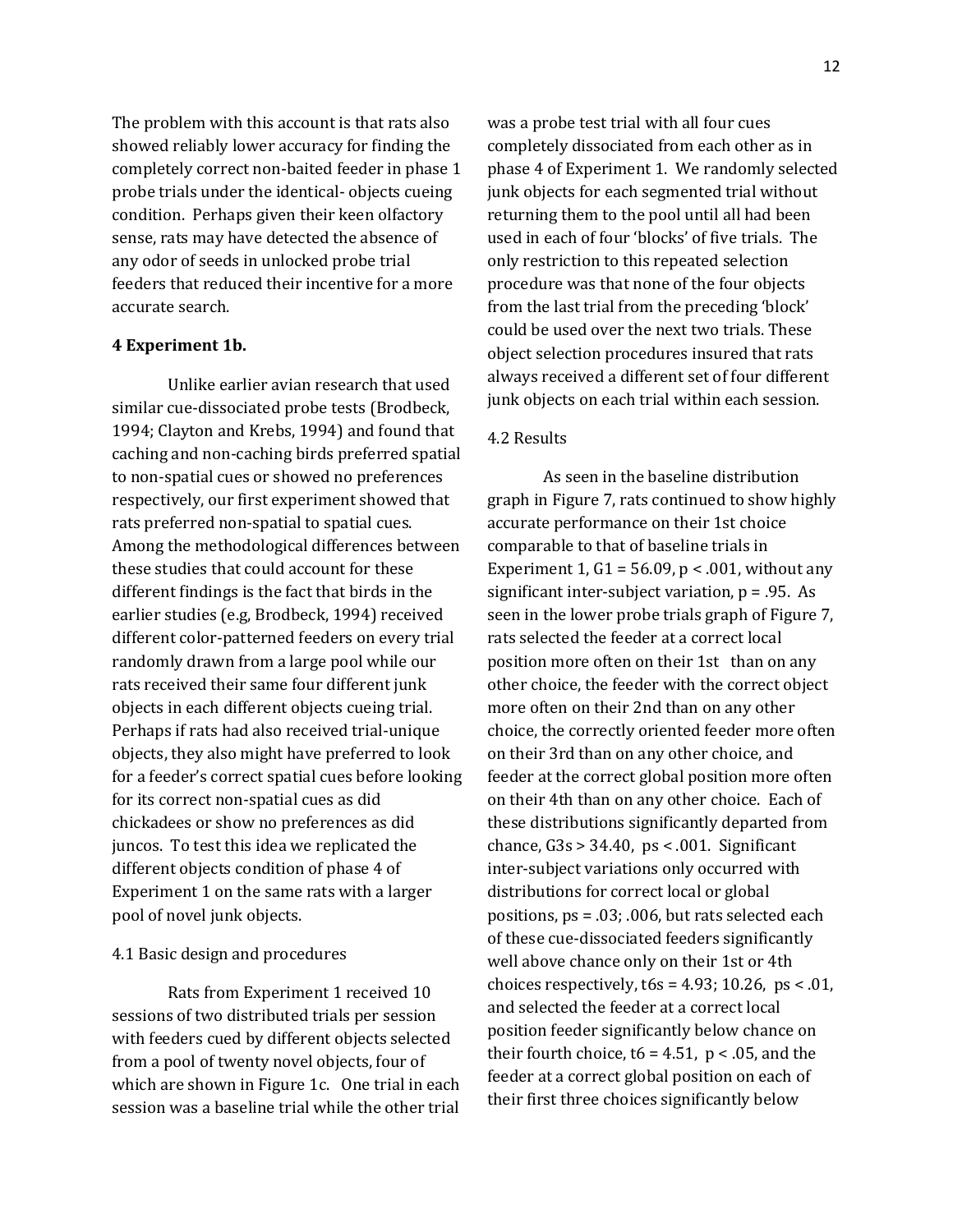chance, t6s > 4.25, ps < .05. Rats also selected a correct object-cued feeder or a correctly oriented feeder significantly well above chance, t6s =  $5.74$ ; 6.23, ps < .05, on their 2nd or 4th choices respectively, and each of these feeders significantly below chance on their 3rd and 4th choices,  $t$ 6s > 3.77, ps < .05. This figure also shows that rats found their initially preferred probe trial feeder significantly less often than their baseline baited target feeder on their first choice, F1,  $6 = 29.96$ ,  $p = .002$ .

#### [see Figure 7]

#### 4.3 Discussion

When rats were exposed to objects randomly drawn from a large pool of novel objects, they switched their cue-use preferences over their first two choices from those they displayed in the last phase of Experiment 1. That is, they selected a correct locally positioned feeder before correct object-cued feeder. As in the previous experiment, however, they continued to select a correctly oriented feeder before a correct globally located one. Thus the previous hierarchy seen in phase 4 was only partially rather than completely eliminated or reversed. A Bayesian analysis of the integration of spatial information (Cheng et al., 2007) might account for this switch in cueuse preferences. That is, increasing the pool of available objects also increased the variability of objects' non-spatial information to reduce its relative salience below that of the now less varied local position information. However, rats did not also select the less varied oriented feeder before the more varied correct objectcued feeder. Perhaps rats encoded or represented a missing object's feeder orientation as part of the array's geometrical configuration rather than as a separate orientation. Rats have been shown to represent the geometry of an array of objects within a

larger area and to be similarly affected by geometrical transformations of their arrays (Gibson et al., 2007) as they are when in the middle of an enclosed space and its transformations (Cheng and Gallistel, 2005).

#### **5 General Discussion**

Results in this study extend the notion from our recent research (Arain et al., 2012) that rats separately retrieve different spatial and non-spatial sources of information from their working memory in a missing-object recognition task. Rats' patterns of sequential feeder selection in cue-dissociated probe trials suggest that they retrieve a missing object's global spatial information after initially retrieving its local non-spatial (object) and then local spatial (within-array position or feeder orientation) information. This hierarchical cue use pattern among the four types of cues, however, is not fixed as seen in a supplementary experiment where rats received novel objects instead of the same four different objects. Under these conditions, they retrieve a correct local position before a correct object but still retrieve a correct orientation before a correct global position.

As already noted, rats' final selection of the correct globally positioned feeder in an array of different object-cued feeders was not because it was only the remaining unopened one. Their preference for using local cues before global spatial cues seems to accord with an ecological-dependent explanation (Healy and Hurly, 2004; Shettleworth, 2010). According to this perspective, scatter hoarders rely more on relocating their cached food sites from fixed global distal cues than from local cues because the latter change over the typical long intervals between caching and retrieval. Opportunistic feeders or larder hoarders, however, revisit an array of food sites (a patch) to deplete its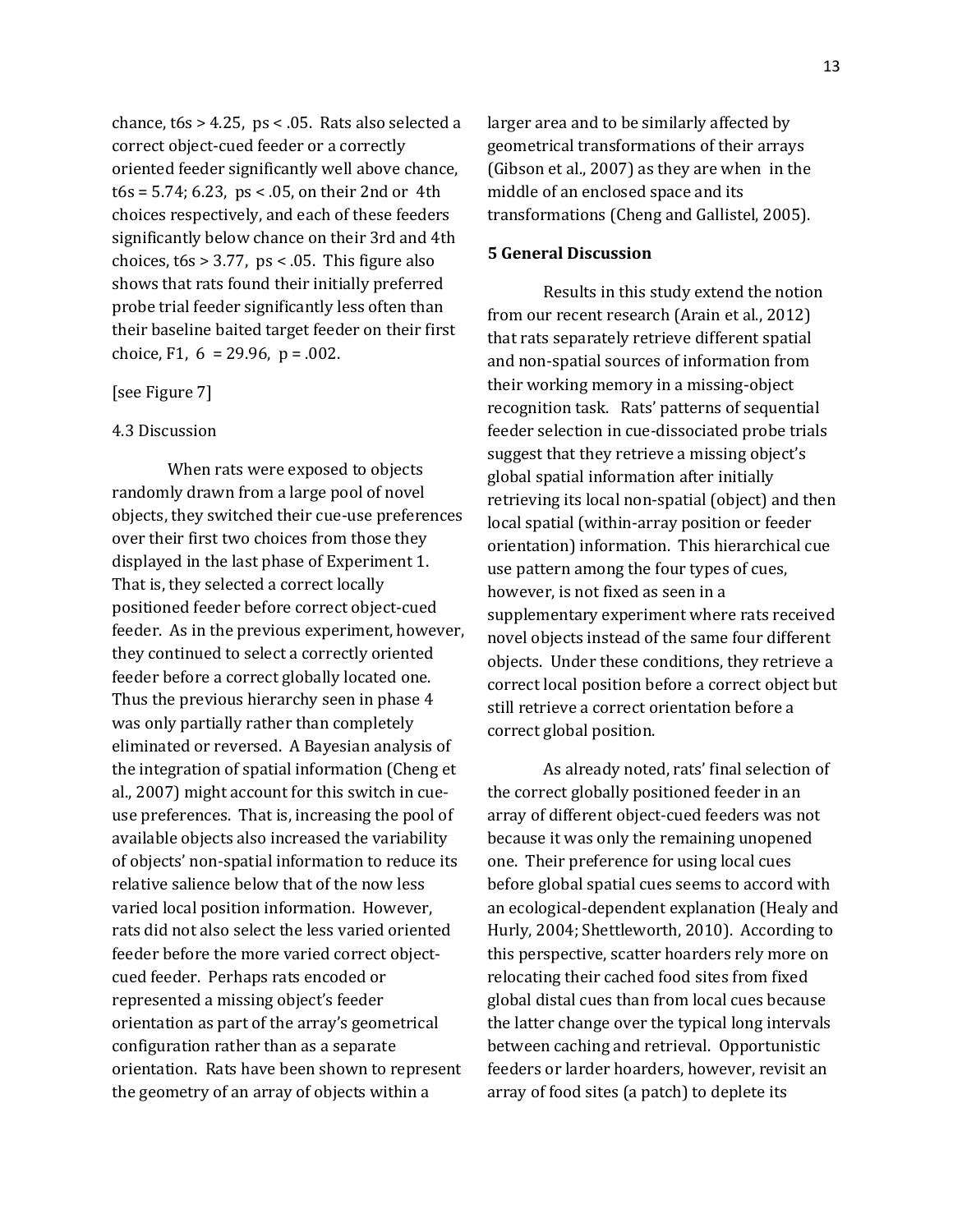resources between shorter intervals when local cues are less likely to have changed. Therefore, these types of active foragers may be able to base their cue-use preferences on the current context-dependent value of information of each type of cue than on any acquired or evolved predisposition to prefer one type over or before another. Perhaps non-caching juncos showed no specific pattern for preferring global and local spatial or non-spatial cues (Brodbeck, 1994) while our rats preferred local over global cues because the former animals had a more enriched environment of distal cues in their laboratory. The walls of our foraging arena did not provide any distinctly different distal cues and rats had no direct perceptual access to the different distal room cues while searching within an array of feeders. Thus it is not surprising that our rats, as opportunistic feeders, would have preferred to use feeders' local cues that would have provided better informational value before using any of their possible global spatial cues.

That rats in our study did finally use the missing object-cued feeder's global position is in accordance with parallel spatial map theory (Jacobs and Schenk, 2003). According to this model, rats would be able to develop a bearing map in their reference memory from the consistent distal room they might notice as they were being transported to and from the foraging chamber. They could have integrated this representation with any temporary sketch map of available cues from the feeder arrays. Perhaps had our rats been able to perceive distal room cues while on the foraging area as had rodents in other studies (Beigler and Morris, 1993; 1996; Gibb et al., 2009; Maaswinkel and Whishaw, 1999; Vlasak, 2006), they would have retrieved this information earlier in their choice sequence. Research with pigeons, also a non-caching species, (Sturz and Katz, 2009) show that when precautions are

taken to make global location irrelevant, they do use it when it becomes relevant. In that study, pigeons learned to find hidden food midway between two spaced proximal landmarks in the absence of any distal cues within the enclosed circular foraging arena. When pigeons were later exposed to a single orienting stimulus, a black vertical stripe on the surrounding white curtain, they used it to search at the correct location from one of the proximal landmarks when the other had been removed.

As others have pointed out cue-use preferences are subject to context-dependent as well as to ecological-dependent factors (Barkley and Jacobs, 2007; Healy and Hurly, 2004). For example, food-caching mountain chickadees, Poecile gambeli, prefer visual over spatial cues (Ladage et al., 2009) where the target feeder visually differed from all other non-baited identically cued feeders. Non-caching great tits, a species previously reported to show no preferences between a target feeder's location and its visual cues (Krebs and Clayton, 1994), do prefer the former over the latter when exposed to the target feeder several times before being tested in a trial (Hodgson and Healy, 2005). Non-caching European green finches, Carduelis cloris, will prefer visual to spatial cues after a single inspection exposure to the target feeder but reverse their preferences after ten inspection exposures (Herborn et al., 2011).

Finally, we must consider another contextspecific factor, the spatial separation among feeders. Feeders in our preparation were closely adjacent to each other while those in the early avian research (Brodbeck, 1994; Clayton and Krebs, 1994) were widely separated. Field experiments on the non-caching rufous humming bird, Selasphorus rufus, (Healy and Hurly, 1998; Hurly and Healy, 1996) demonstrate that these birds switch from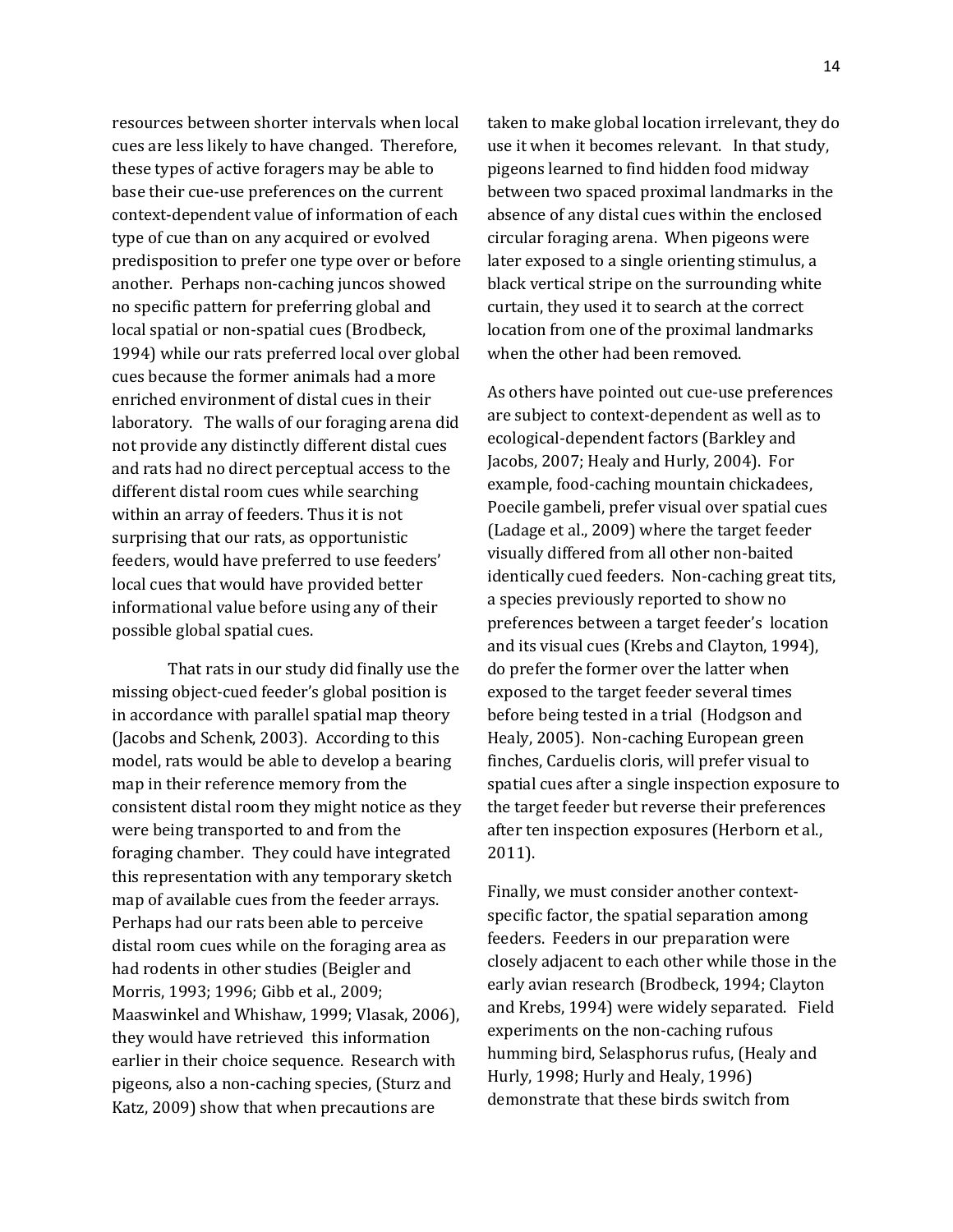relying more on the local to the global positions of previously sampled 'flowers' within their arrays when they become separated from each other by more than 40 cm.. Rats also reduce their use of the geometry of a rectangular enclosure and increase their use of their corner positions of cues to find hidden food as a rectangular enclosure is enlarged (Maes et al., 2009). Perhaps rats in our study would have

also preferred to use or retrieve the correct feeder's global position earlier during their choice sequence in arrays of more widely separated feeders. As already noted, if feeders had been more widely separated from each other, rats might have attended more to their individual orientations than to the overall geometrical pattern of the array from these oriented feeders.

### **Acknowledgements**

The present study served as part of the first author's master's thesis in partial fulfillment of her M.Sc. degree from the University of Windsor. Results from this study have been reported in presentations at meetings of the Comparative Cognition Society (March, 2012) and Cognitive Science Association for Interdisciplinary Learning (July, 2012). Funding for this study came from the Natural Sciences and Engineering Research Council of Canada in the form of a discovery grant to the second author. All procedures this study were approved by the Animal Care Committee of the University of Windsor and comply with mandated regulations of the Canadian Council on Animal Care. We gratefully acknowledge the advice concerning statistical procedures from Professor Myron Hlynka, Department of Mathematics and Statistics, University of Windsor.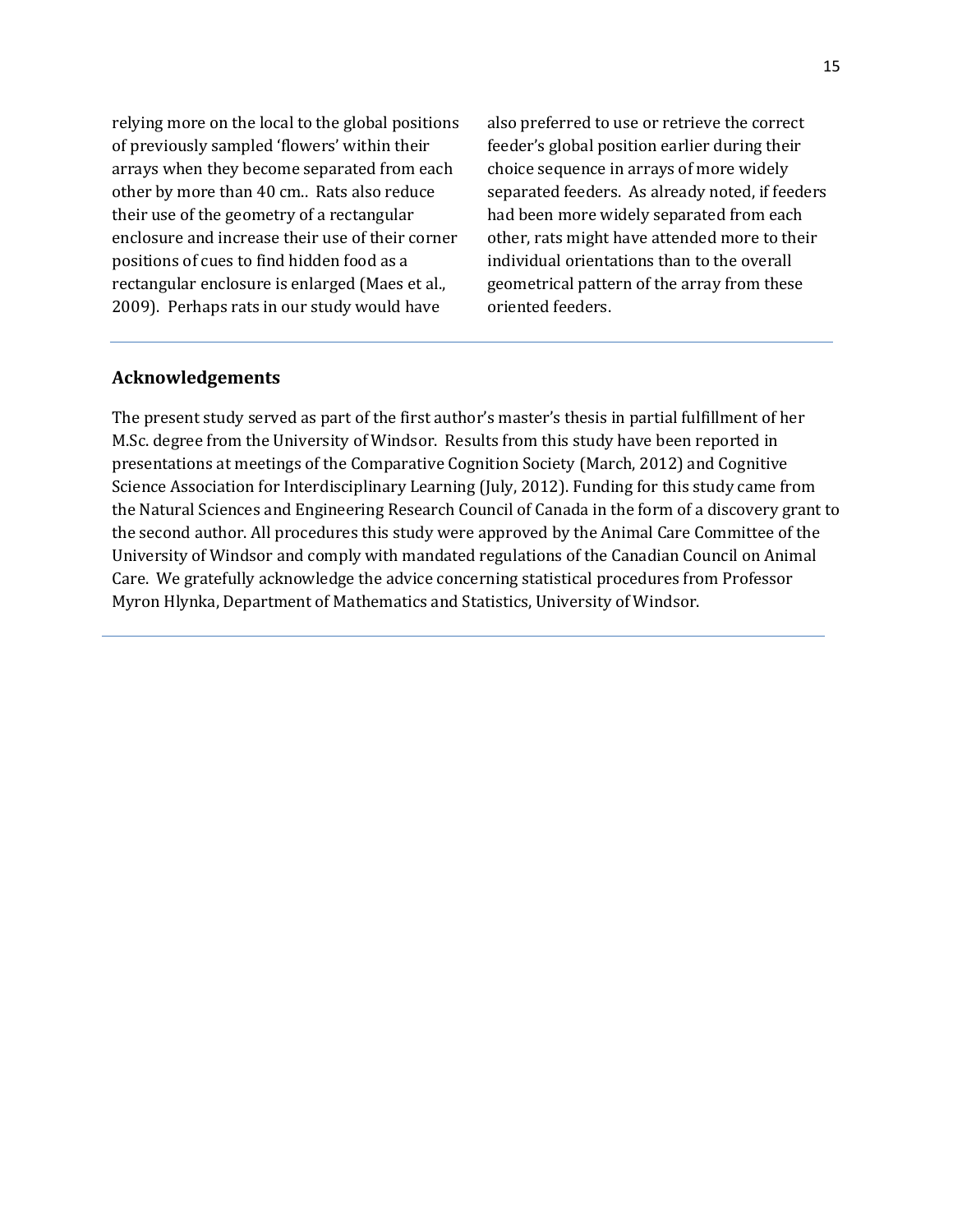### **References**

- Anderson, M.J., Karash, D.L., Ashton, K.M., Riccio, D.C., 2003. The effects of a target-stimulus reminder on performance in a novel object recognition task. Learn. Mot. 34, 341–353..
- Arain, M., Parameswaran, V., Cohen, J., 2012. Changing within-trial array location and target object position enhances rats' (Rattus norvegicus) missing object recognition accuracy. Anim. Cog. 15, 771-782.
- Barkley, C.L., Jacobs, L.F., 2007. Sex and species differences in spatial memory in food storing kangaroo rats. Anim. Behav.73, 321–329.

Berlyne, D.E., 1950. Novelty and curiosity as determinants of exploratory behaviour. Brit. J. Psychol. 41, 68–80.

- Biegler, R., Morris, R.G.M., 1993. Landmark stability is a prerequisite for spatial but not for discrimination learning. Nature 361, 631–633
- Biegler R., Morris, R.G.M., 1996. Landmark stability: further studies pointing to a role in spatial learning. Q. J. Exp. Psychol. 49B, 307–345

Brodbeck, D.R., 1994. Memory for spatial and local cues: A comparison of a storing and non- storing species. Anim. Learn. Behav. 22, 119-133.

- Brodbeck, D.R., Shettleworth, S.J., 1995, Matching location and color of a compound stimulus: Comparison of a food-storing and non-storing bird species. J. Exp. Psychol.: Anim. Behav. Proc. 21, 64–77.
- Cheng, K., Gallistel, C.R., 2005. Shape parameters explain data from spatial transformations: comment on Pearce et al. (2004) and Tommasi and Polli (2004). J. Exp. Psychol.: Anim. Behav. Proc. 31, 254–259.
- Cheng, K., Shettleworth, S.J., Huttenlocher, J., Rieser, J.J., 2007. Bayesian integration of spatial information. Psychological Bulletin 133, 625–637.

Clayton, N.S., Krebs, J.R., 1994. Memory for spatial and object-specific cues in food-storing and non-storing birds. J. Comp. Physiol. A 174, 371–379.

Cohen J., Bussey K., 2003. Rats form cognitive maps from spatial configurations of proximal arm cues in an enclosed 4-arm radial maze. Learn. Motiv. 34,168–184.

Cohen, J., Han, X., Matei, A., Parameswaran, V., Zuniga, R., Hlynka, M., 2010. Rats' visual- spatial working memory: new object choice accuracy as a function of number of objects in the study array. Learn.Motiv. 41, 125–140.

Ennaceur, A., Delacour, J., 1988. A new one-trial test for neurobiological studies of memory in rats: Behavioural data. Behav. Brain. Res. 31, 47–59.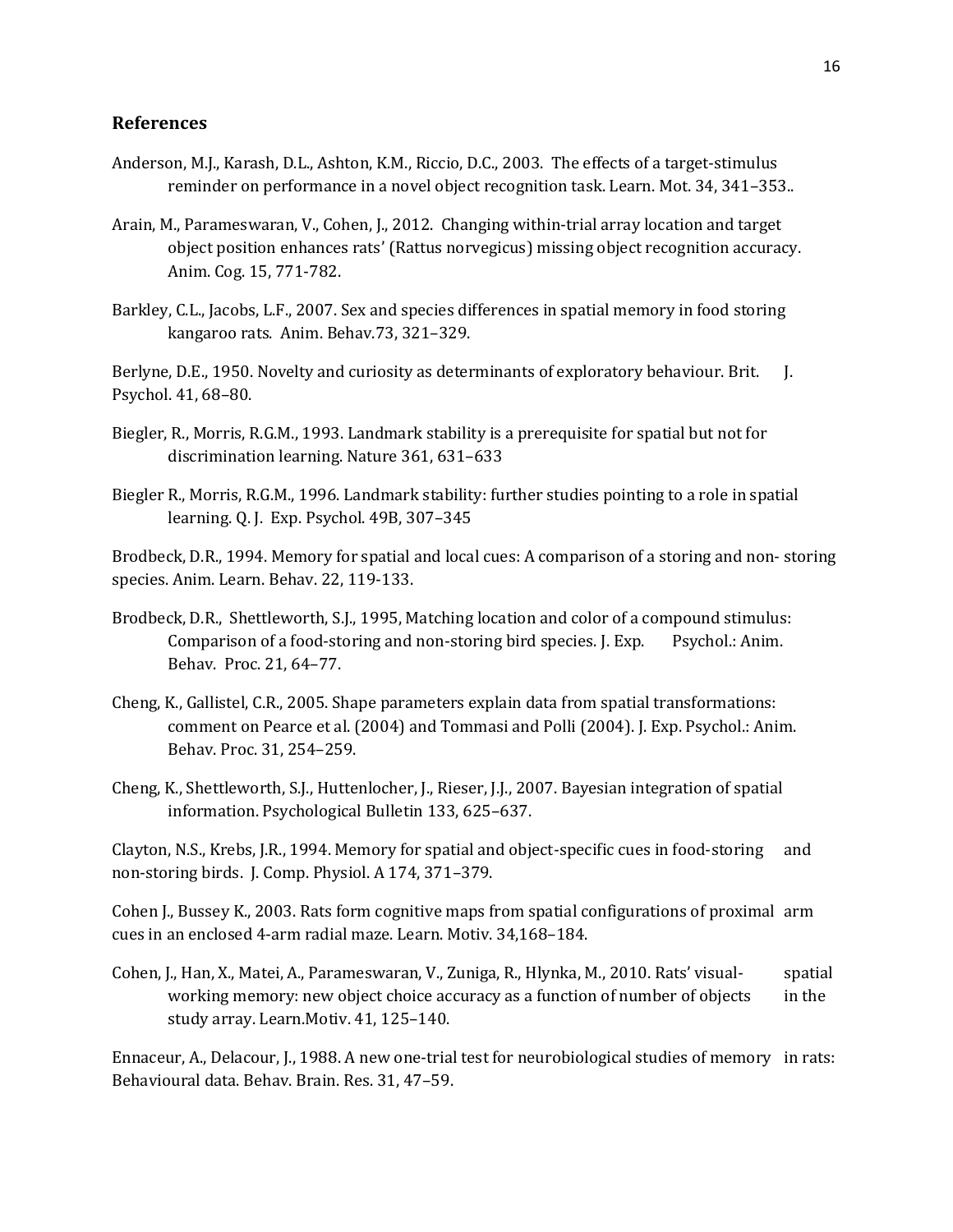- Ennaceur, A., Neave, N., Aggelton, J.P., 1997. Spontaneous object recognition and object location memory in rats: The effects of lesions in the cingulated cortices, the medial prefrontal cortex, the cingulum bundle and the fornix. Exp. Brain Res. 113, 509–519.
- Gibbs, S.E.B., Lea, S.E.G., Jacobs, L., 2007. Flexible use of spatial cues in the southern flying squirrel (Glaucomys volans). Anim. Cog. 10, 203–209.

Gibson, B.M., Wilks, T.J., Kelly, D.M., 2007. Rats (Rattus norvegicus) encode the shape of an array of discrete objects. J. Comp. Psychol. 121, 130–144.

Healy, S.D., Hurly, T.A., 1998. Rufus hummingbirds' (Selasphorus rufus) memory for flowers: patterns or actual spatial locations? J. Exp. Psychol.: Anim. Behav. Proc. 24, 396–404.

Healy, S.D., Hurly, T.A., 2004. Spatial Learning and Memory in Birds. Brain Behav. Evol. 63, 211– 220.

- Herborn, K., Alexander, L., Arnold, K.E., 2011. Colour cues or spatial cues? Context-dependent preferences in the European greenfinch (Carduelis chloris). Anim. Cog. 14, 269– 277.
- Hodgson, Z.G., Healy, S.D., 2005. Preference for spatial cues in a non-storing songbird species. Animal Cognition 8, 211–214.

Hogarth, L.A., Roberts, W.A., Roberts, S., Abroms, B., 2000. Spatial localization of a goal: Beacon homing and lamdmark piloting by rats on a radial maze. Anim. Learn. Behav. 28, 43-58.

Hurly, T.A., Franz, S., Healy, S.D., 2010. Do rufous hummingbirds (Selasphorus rufus) use visual beacons? Anim. Cog. 13, 377-383.

- Hurly, T.A., Healy, S.D., 1996. Location or local visual cues? Memory for flowers in rufus hummingbirds. Anim. Behav. 51, 1149–1157.
- Jacobs, L.F., Schenk, F., 2003. Unpacking the cognitive map: the parallel map theory of hippocampal function. Psychol. Rev. 110, 285–315

Kendrick, D.F., Rilling, M.E. 1986. AIM: a theory of active and inactive memory. In: Kendrick, D.F., Rilling, M.E., Denny, M.R. (Eds) Theories of Animal Memory. L. Erlbaum, Hillsdale, New Jersey, pp 129–152.

Kraemer, P.J., Gilbert, M.E., Innis, N.K., 1983. The influence of cue type and configuration upon radial-maze performance in the rat. Anim. Learn. Behav. 11, 373-380.

LaDage, L.D., Roth, T.C. II, Fox, R.A., Pravosudov, V.V., 2009. Flexible cue use in food- caching birds. Anim. Cogn.12, 419–426

Maaswinkel H., Whishaw, I.Q., 1999. Homing with locale, taxon, and dead reckoning strategies by foraging rats: Sensory hierarchy in spatial navigation. Behav Brain Res 99, 143–152.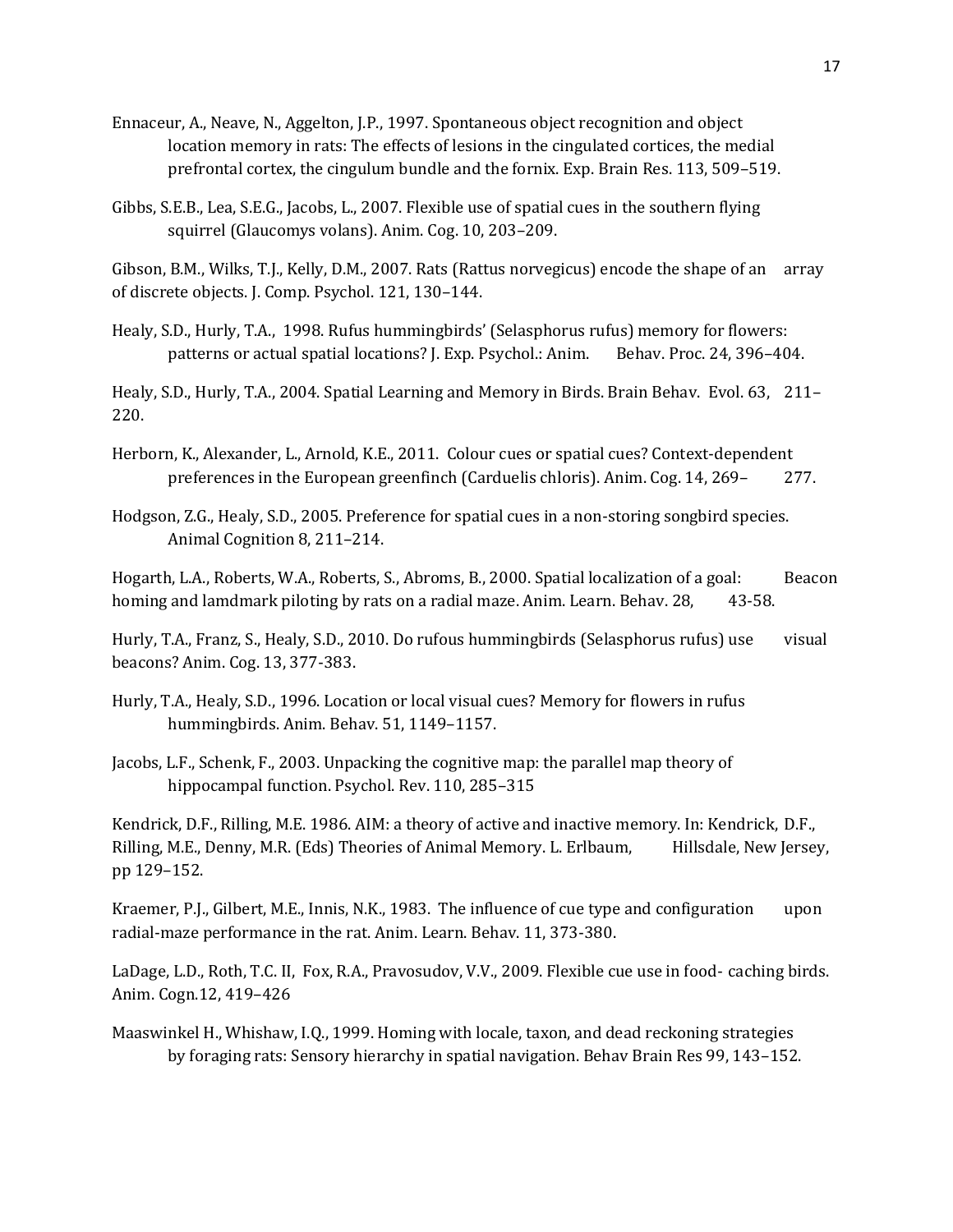- Maes, J., Fontanari, L., Regolin,, L., 2009. Spatial reorientation in rats (Rattus norvegicus): Use of geometric and featural information as a function of arena size and feature location. Behav Brain Res 201(2): 285-291.
- Macdonald, I.M.V. 1997. Field experiments on duration and precision of grey and red squirrel spatial memory. Anim. Behav. 54, 879-891.
- Rebar, C. E., 1995 Ability of Dipodomys merriami and Chaetodipus intermedius to locate resource distributions. J. Mammalogy 76, 437-447.

Phelps, M.T., Roberts, W.A., 1989. Central-place foraging by Rattus norvegicus on the radial maze. J. Comp. Psychol. 104, 326-338.

Shettleworth, S.J., 2010. Cognition, Evolution, and Behavior, 2nd edn. Oxford University Press, New York

Sokol, R,R, Rohlf, F.J. 1981. Biometry New York: W. H. Freeman.

Steele, M.A., Halkin, S.L., Smallwood, P.D., McKenna, T.J., Mitsopoulos, K., Beam, M., 2008. Cache protection strategies of a scatter-hoarding rodent: do tree squirrels engage in behavioural deception ? Animal. Behav. 75, 705-714.

Sturz, B.R., Katz, J.S., 2009. Learning of absolute and relative distance and direction from discrete visual landmarks by pigeons (Columba livia). J. Comp. Psychol. 123, 90-113.

Suzuki, S., Augerinos, G., Black, A.H., 1980. Stimulus control of spatial behavior on the eight- arm maze in rats. Learn. Motiv. 11: 1–18.

- Tremblay, J., Cohen, J., 2005. Spatial configuration and list learning of proximally cued arms by rats in the enclosed four-arm radial maze. Learn. Behav. 33,78–89.
- Vander Wall, S.B., 1995. Sequential patterns of scatter hoarding by yellow pine chipmunks (Tamias amoenus). American Midland Naturalist 133, 312-322.
- Vander Wall, S.B., Thayer, T.C., Hodge, J.S., Beck, M.J., Roth, J.K., 2001. Scatter-hoarding behavior of deer mice (Peromyscus maniculatus). Western North American Naturalist 61, 109-113.
- Vlasak, A., 2006. The relative importance of global and local landmarks in navigation by Columbian ground squirrels (Spermophilus columbianus). J. Comp. Psychol. 120, 131- 138.
- Vollmer-Conna, U.S., Lemon, J., 1998. Spatial configuration and proximal cues. Learn. Mot. 29, 102–111.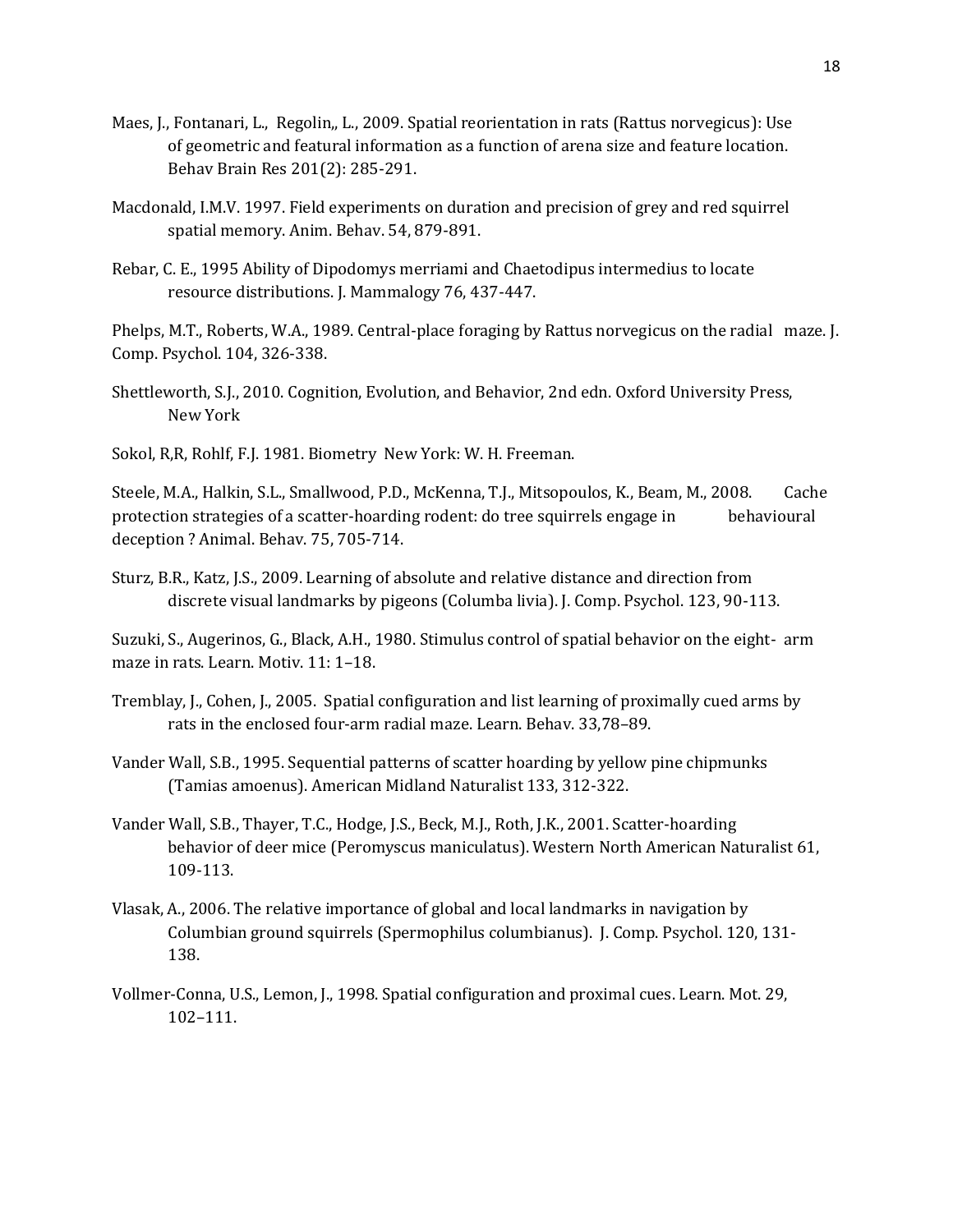## **Figures**



**Figure 1:** The five types of objects used in Experiment 1 are shown in panels a and b and four objects from the pool of twenty objects used in Experiment 1b are shown in panel c as they might appear on feeders in the foraging chamber. Panel b shows only an example from an identical objects cueing condition as any one of these five different types of objects could serve in that condition as explained in the test. The three basic geometrical arrays of the feeders used in each experiment are shown over the three panels. An example of how far a cover could be pushed on an unlocked feeder (e.g., golf ball cued feeder) and on a locked feeder (e.g.,green Lego object-cued feeder) is shown in panel a. The position of objects seen in each of the three test arrays is only one of the possible configurations used in this study. See text for further details.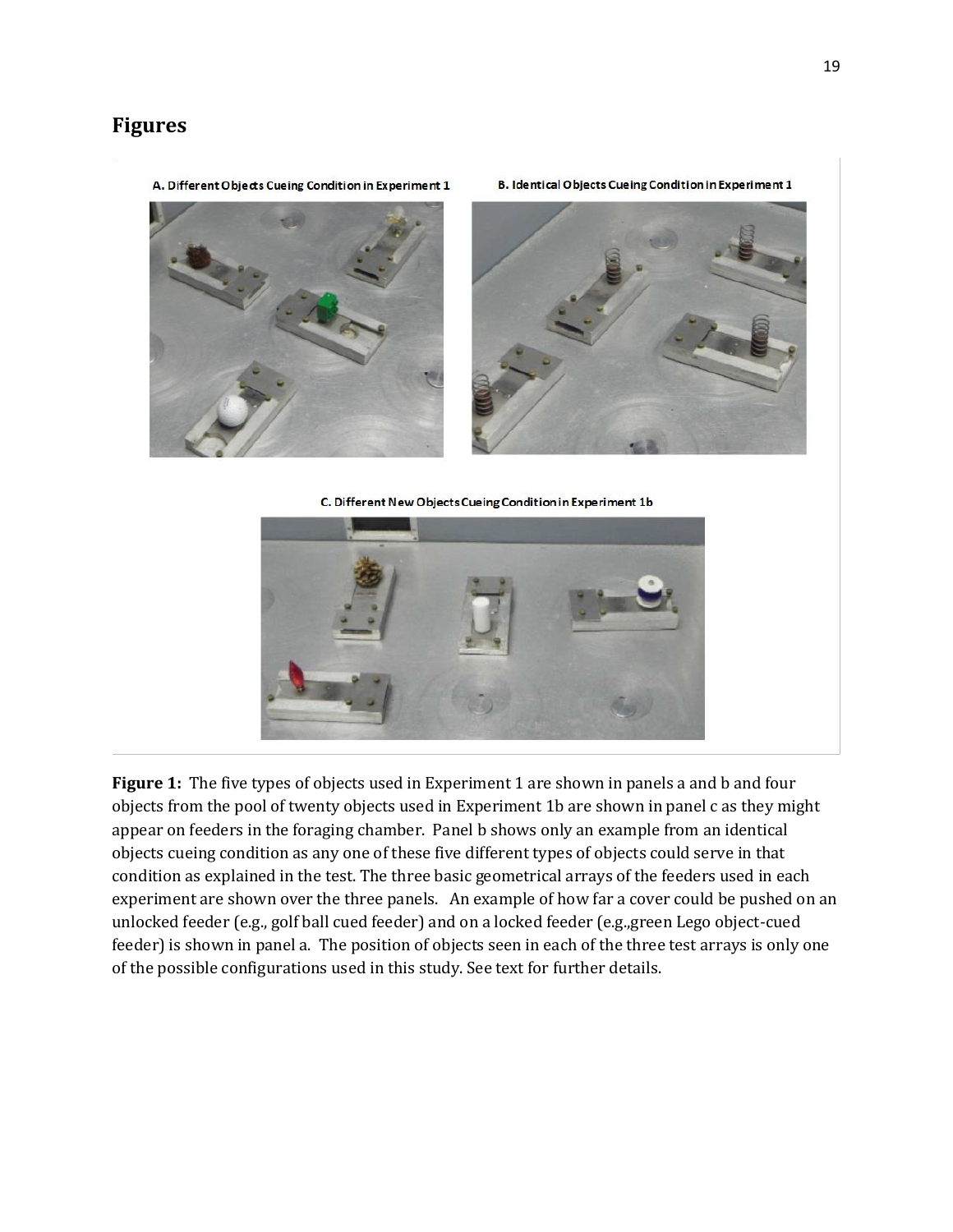

## **Different-Objects Cueing Condition**

**Figure 2a:** An example in the different-objects cueing condition of a study array and its baseline test array with a missing target (T) object icon on the remaining baited unlocked feeder and the four cue-dissociated probe test arrays on unlocked and non- baited or partially baited (in Phase 4) feeders. The indented portion of the rectangular feeder represents the front of the food well cover from where the rat had to push to uncover the food well as shown in Figure 1. The cue dissociated feeder labels noted under each phase's probe test configuration title are: Obj = correct object, LP=correct local position, GP = correct global position, FOr = correct feeder orientation. In Phase 1's probe test array, if a rat opened feeder A or B on its first choice it would have selected a feeder with the correct object or that with all correct combined spatial cues respectively. In Phase 2's probe test array, if a rat opened feeder B or A on its first choice, it would have selected a feeder at a correct global position or one with the correct object combined with its other two spatial cues respectively In Phase 3's probe test array, if a rat opened feeder A or B, or C on its first choice it would have selected a feeder with a correct object or one at a correct global position, or one at a correct combined local position and orientation respectively. In Phase 4's probe test array, if a rat had opened feeder A or B or C or D, it would have selected a feeder with the correct missing object or at a correct global position or at a correct local position or, correctly oriented respectively.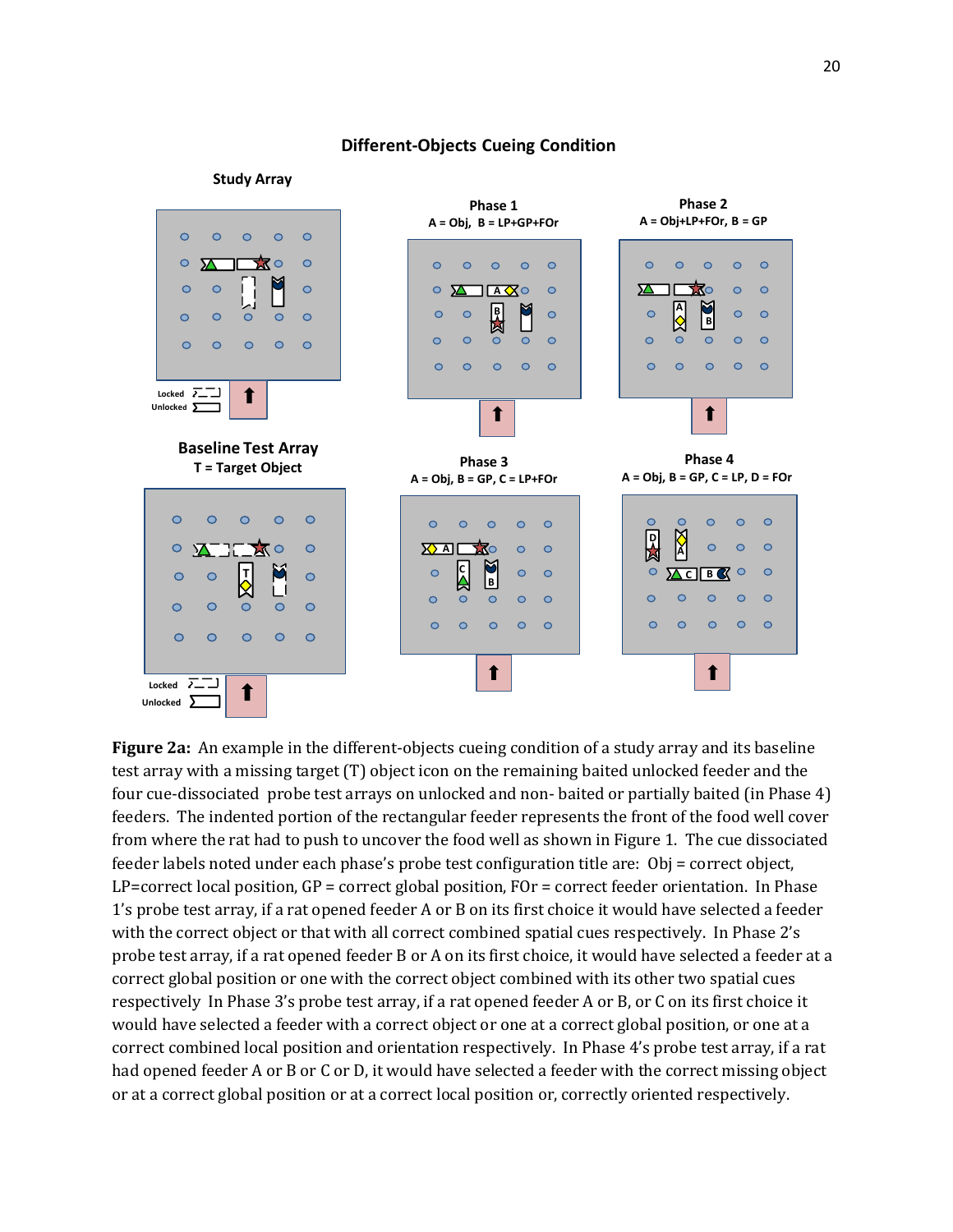#### **Identical-Objects Cueing Condition**



**Figure 2b** : An example in the identical-objects cueing conditions of a study array and its baseline test array with a missing target (T) object icon on the remaining baited unlocked feeder, the missing target object on the non-baited unlocked feeder in Phase 1 probe test and the remaining three partially or completely cue-dissociated probe test arrays on unlocked and non- baited or partially baited feeders in the remaining three phases. The dissociated spatial feeder cues noted under each phase's probe test configuration title are:  $LP =$  correct local position,  $GP =$  correct global position, FOr = correct feeder orientation. In Phase 2's probe test array, if a rat opened feeder B or A on its first choice, it would have selected a feeder at a correct global position or one at a correct local position and feeder orientation respectively. In Phase 3's probe test array, if a rat opened feeder A or B on its first choice, it would have selected a correctly feeder or one at a correct combined local and global position respectively. In Phase 4's probe test array, if a rat had opened feeder A or B or C on its first choice it would have selected a correctly oriented feeder or one at a correct local position or one at a correct global position respectively. We note that except in Phase 3, we made each dissociated cues test under the identical-objects cueing condition correspond to that of that phase's different-objects cueing condition based on dissociated spatial cues. Consequently in Phase 1 the non-rewarded probe test arrays under the identical-objects cueing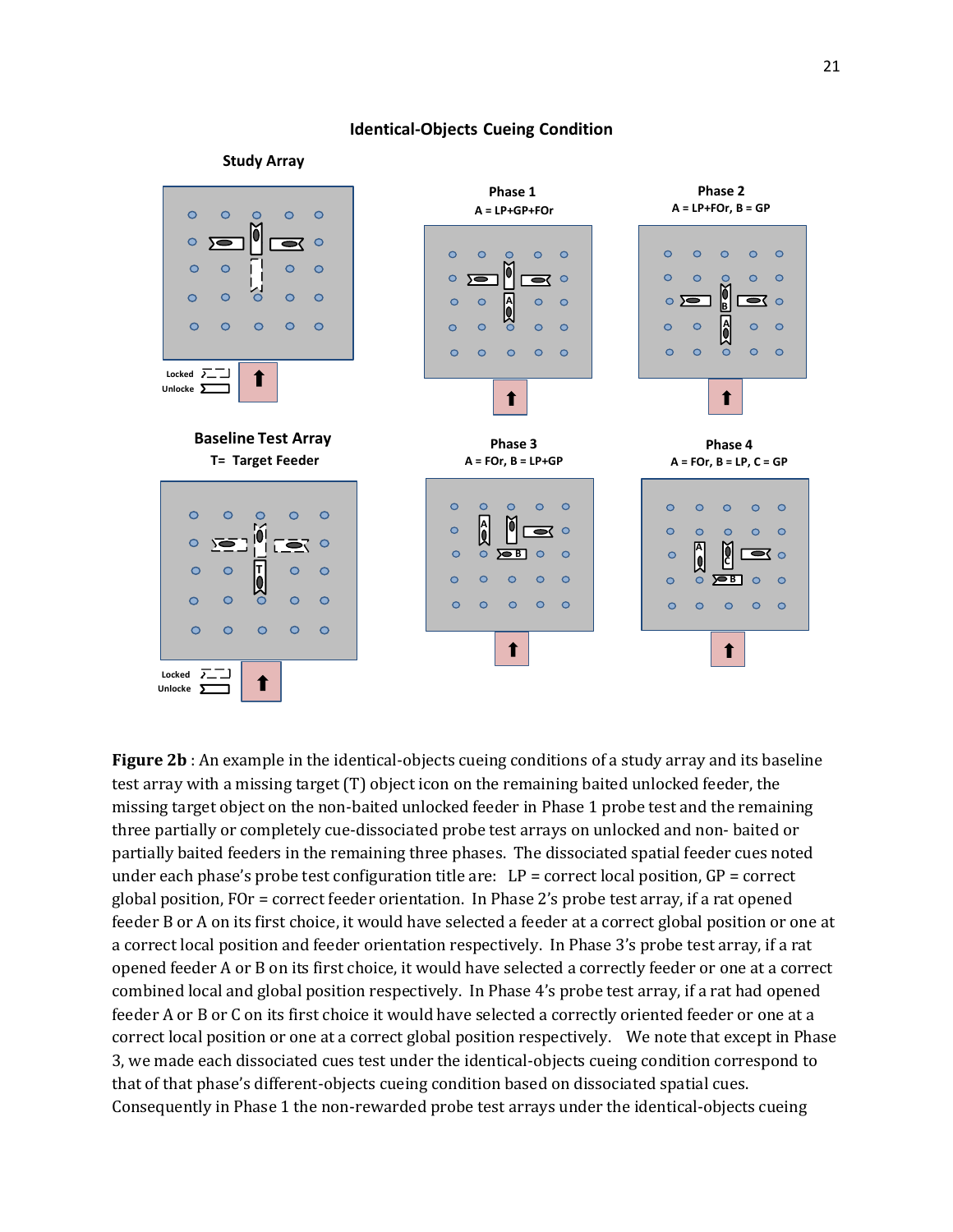condition had to be the same as its rewarded baseline test arrays to meet this requirement and are thus are not actually cue-dissociated trials..

The side chamber from which the rat always entered into and exited from the foraging arena is designated by an arrow. The other three side chamber entrances are not shown.



**Figure 3:** Distributions of mean proportions of trials that the baited target object-cued feeder in baseline arrays and each of the two denoted non-baited correct cue-dissociated feeders in probe trial arrays were opened by rats on each of their choices in Phase 1 of Experiment 1 under the different-objects cueing condition. As already noted in Figure 2b, under the identical-objects cueing condition, probe test trials did not contain any cue-dissociated feeders but only a correct targetobject cued non-baited feeder and therefore a summary of data from baseline and probe tests are presented within the same graph. The vertical lines on each bar represent + SEM and the horizontal dashed line in each graph represents chance performance.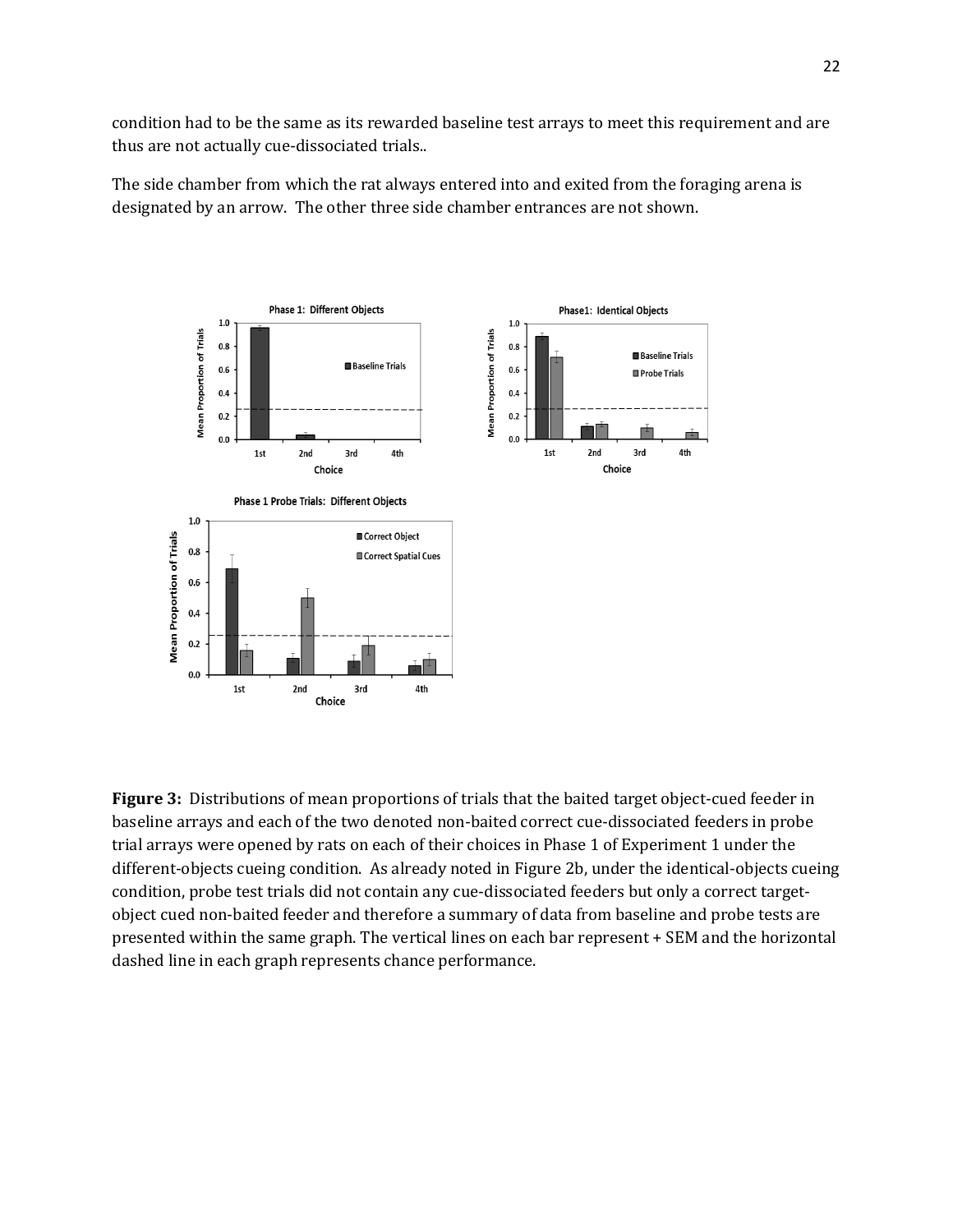

**Figure 4** : Distributions of mean proportions of trials that the baited target object-cued object in baseline arrays and each of the two denoted non-baited correct cue-dissociated feeders were opened by rats on each of their choices under each object-cueing condition in Phase 2 of Experiment 1. The vertical lines on each bar represent + SEM and the horizontal dashed line in each graph represents chance performance.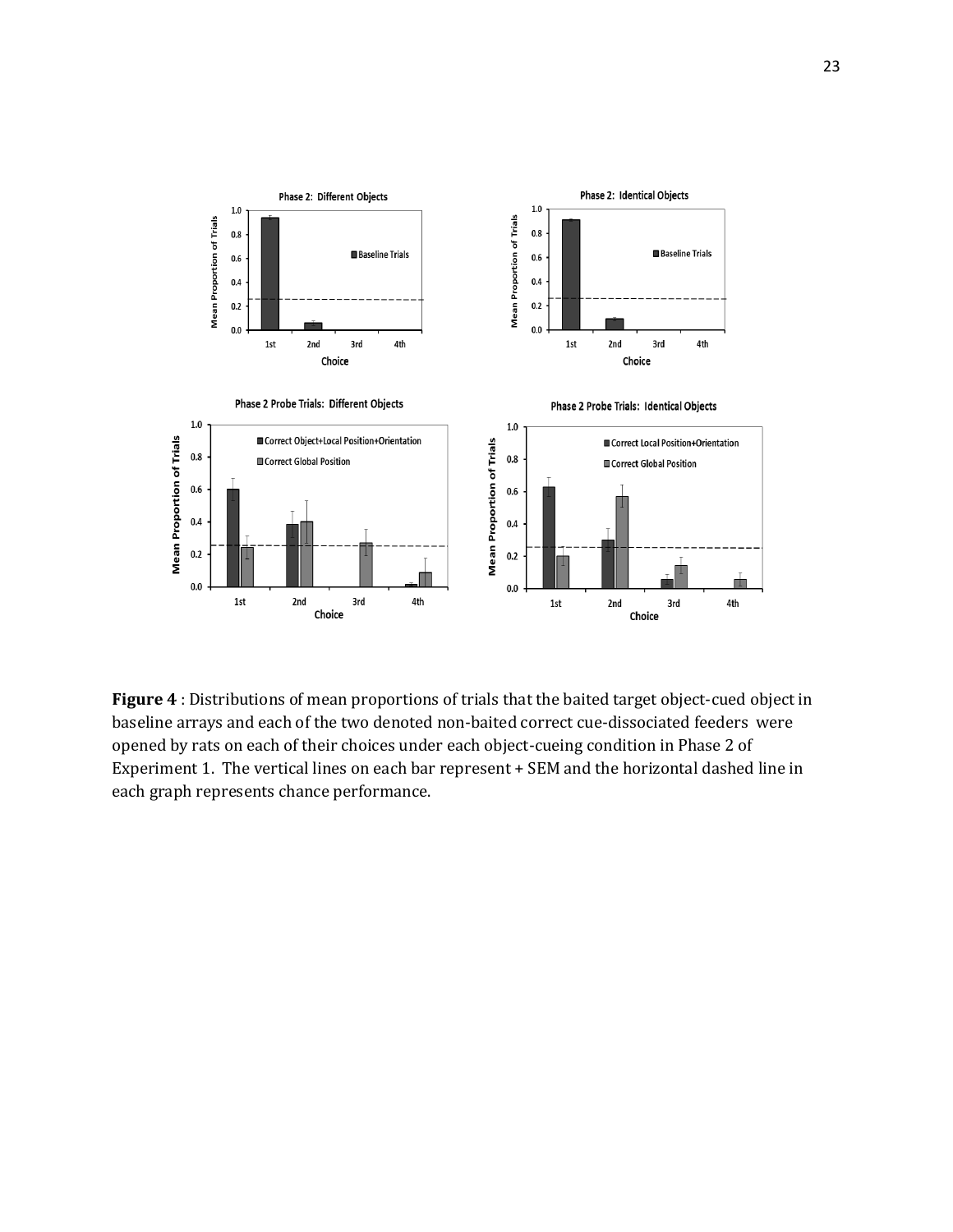

## **Figure 5**

Distributions of mean proportions of trials that the baited target object-cued object in baseline arrays and each of the three of two denoted non-baited correct cue-dissociated feeders were opened by rats on each of their choices under the different- and identical-objects-cueing conditions respectively in Phase 3 of Experiment 1. The vertical lines on each bar represent + SEM and the horizontal dashed line in each graph represents chance performance.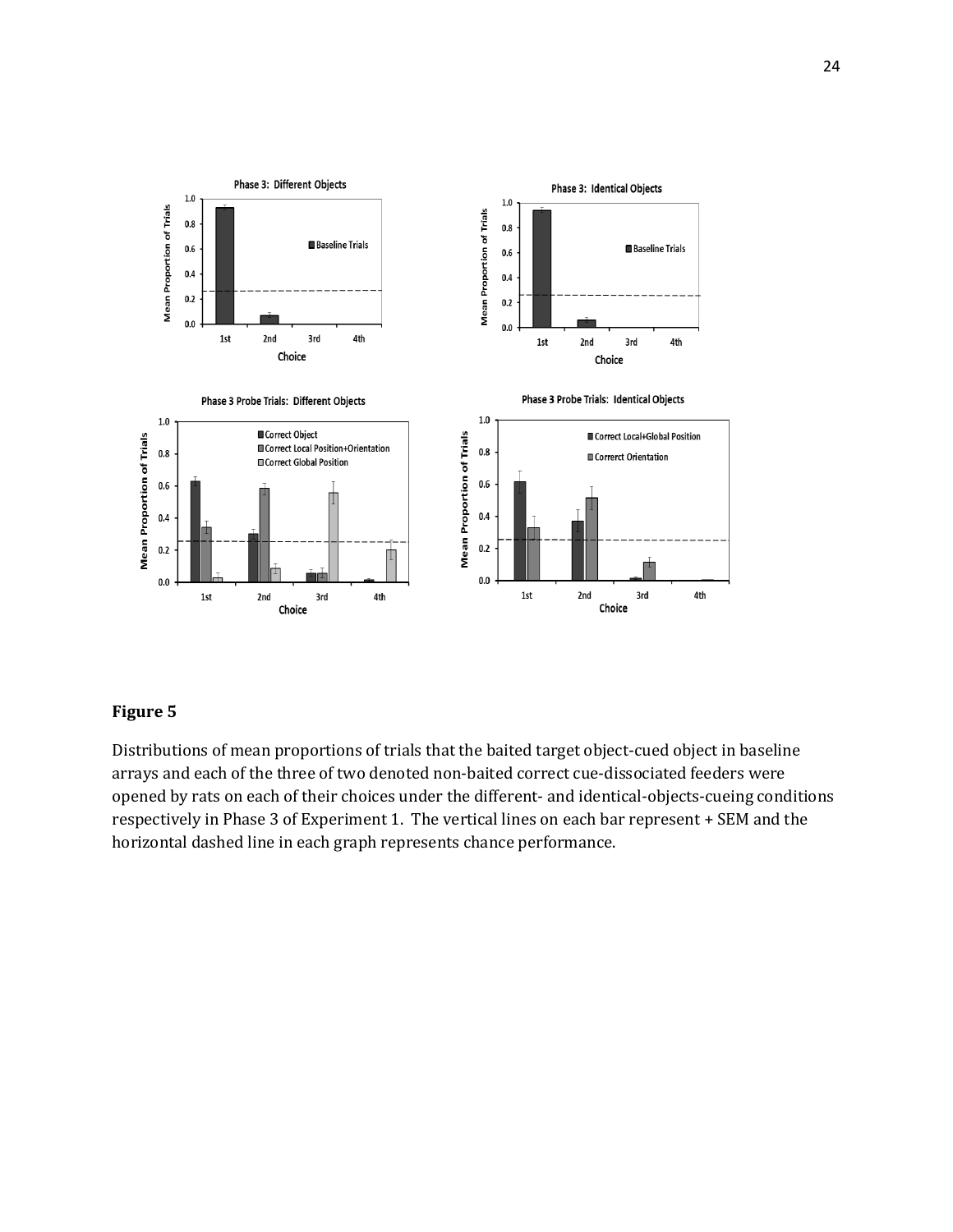

**Figure 6:** Distributions of mean proportions of trials that the baited target object-cued object in baseline arrays and each of the four of three denoted partially- baited correct cue-dissociated feeders were opened by rats on each of their choices under the different- and identical-objects cueing conditions respectively in Phase 4 of Experiment 1. The vertical lines on each bar represent